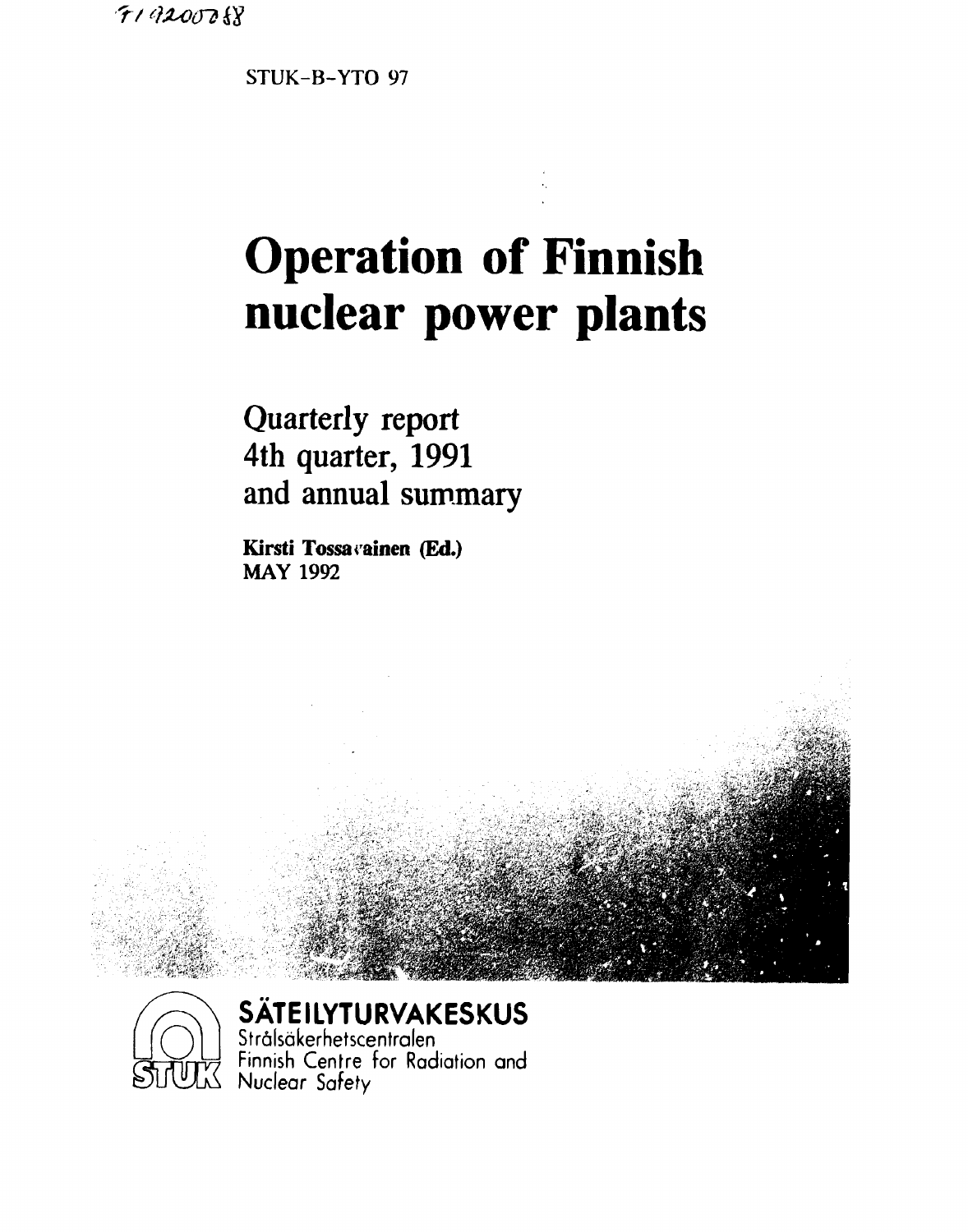**STUK-B-YTO 97 MAY 1992** 

# **Operation of Finnish nuclear power plants**

**Quarterly report 4th quarter, 1991 and annual summary** 

**Kirsti Tossavainen (Ed.) Department of Nuclear Safety** 

**FINNISH CENTRE FOR RADIATION AND NUCLEAR SAFETY P.O.BOX 268 SF-00101 HELSINKI Finland Tel. +358 0 70821**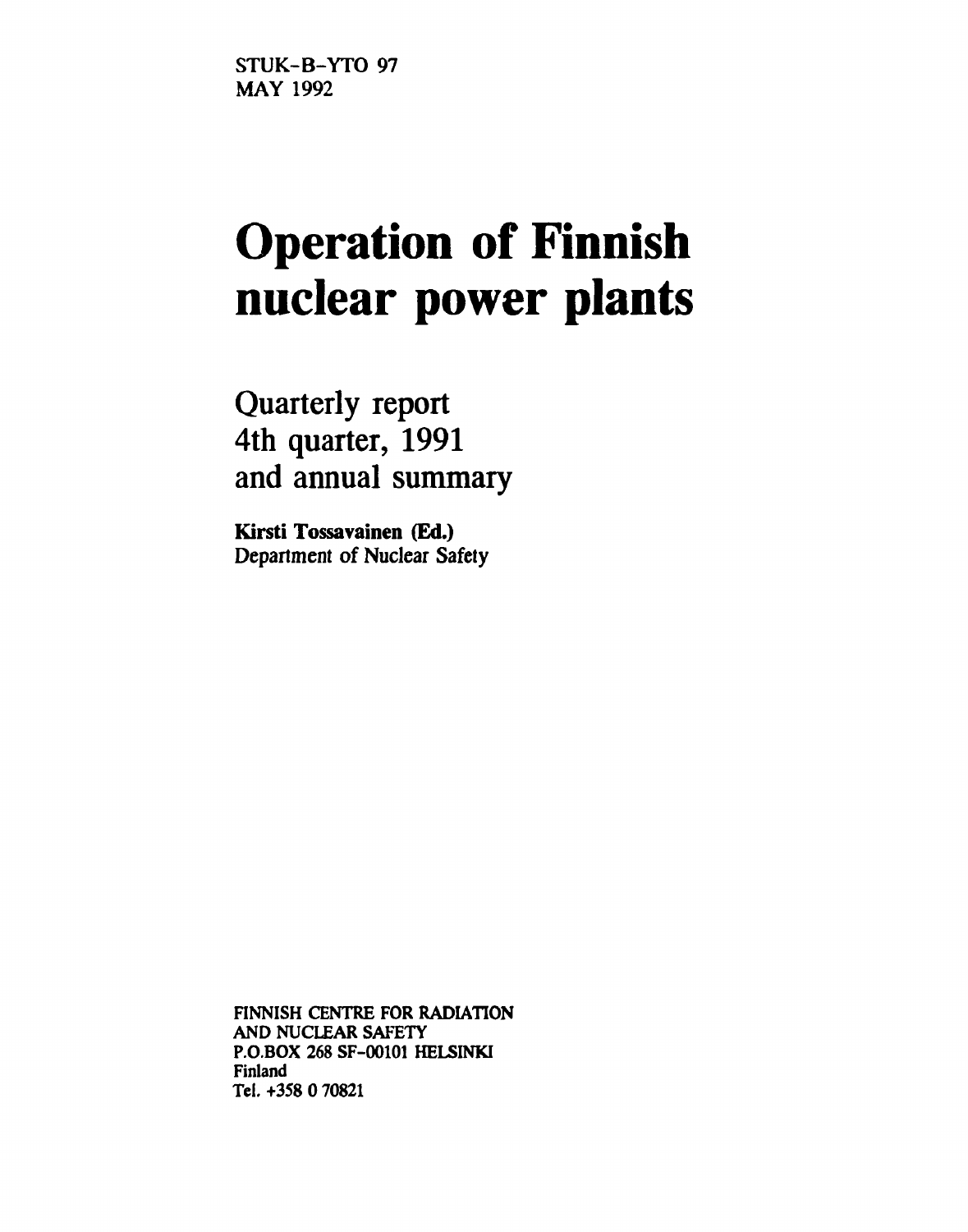**Translation. Original text in Finnish.** 

**ISBN 951-47-6264-9 ISSN 0781-2884** 

**Government Printing Centre Helsinki 1992**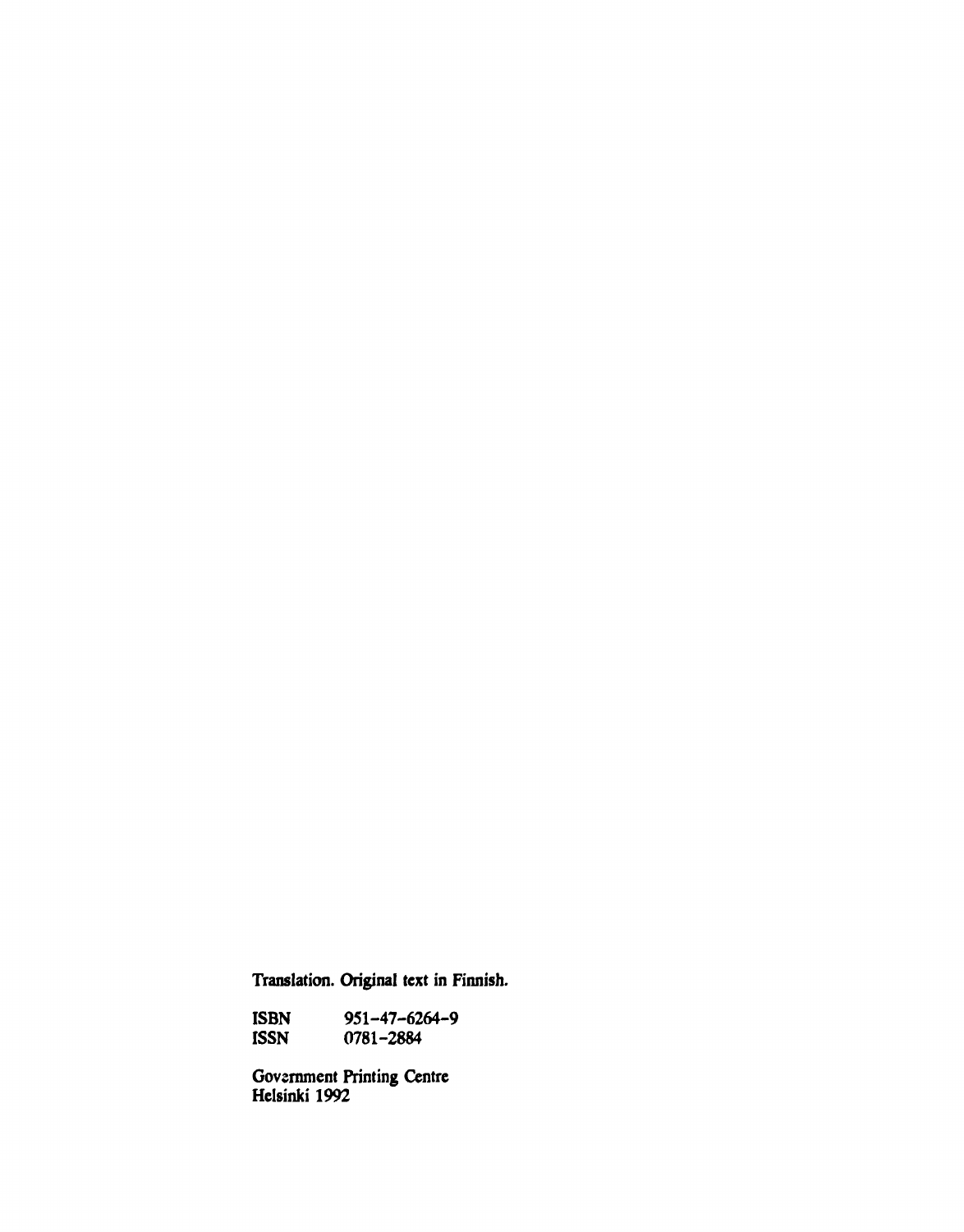*TOSSAVAINEN, Kirsti (ed). Operation of Finnish Nuclear Power Plants. Quarterly Report, 4th Quarter, 1991 and Annual Summary. STUK-B-YTO 97. Helsinki 1992, 21pp.* **+** *apps. 2 pp.* 

| <b>ISBN</b> | $951 - 47 - 6264 - 9$ |
|-------------|-----------------------|
| <b>ISSN</b> | 0781-2884             |

**Key words PWR type reactor, BWR type reactor, NPP operating experience** 

## **ABSTRACT**

**In the Quarterly Reports on the operation of the Finnish nuclear power plants such events and observations are described relating to nuclear and radiation safety which the Finnish Centre for Radiation anu Nuclear Safety considers safety significant. Also other events of general interest are reported. The report also includes a summary of the radiation safety of the plants' workers and the**  environment, as well as tabulated data on the production and load factors of the plants.

**The Finnish nuclear power plant units Loviisa 1 and 2 as well as TVO I and II were in operation for almost the whole fourth quarter of 1991. The load factor average was 94.7** *%* **(the whole year 90.9 %). All the events in the last annual quarter, which are classified on the International Nuclear Event Scale, were below scale/level 0. Also the events which occurred in the other quarters cf the year 1991 were rated at the scale's lowest levels.** 

**Occupational radiation doses and releases of radioactive material off-site remained well below authorised limits. Only quantities of radioactive material insignificant to radiation exposure originating in nuclear power plants were detected in the samples collected in the vicinity of the nuclear power plants.**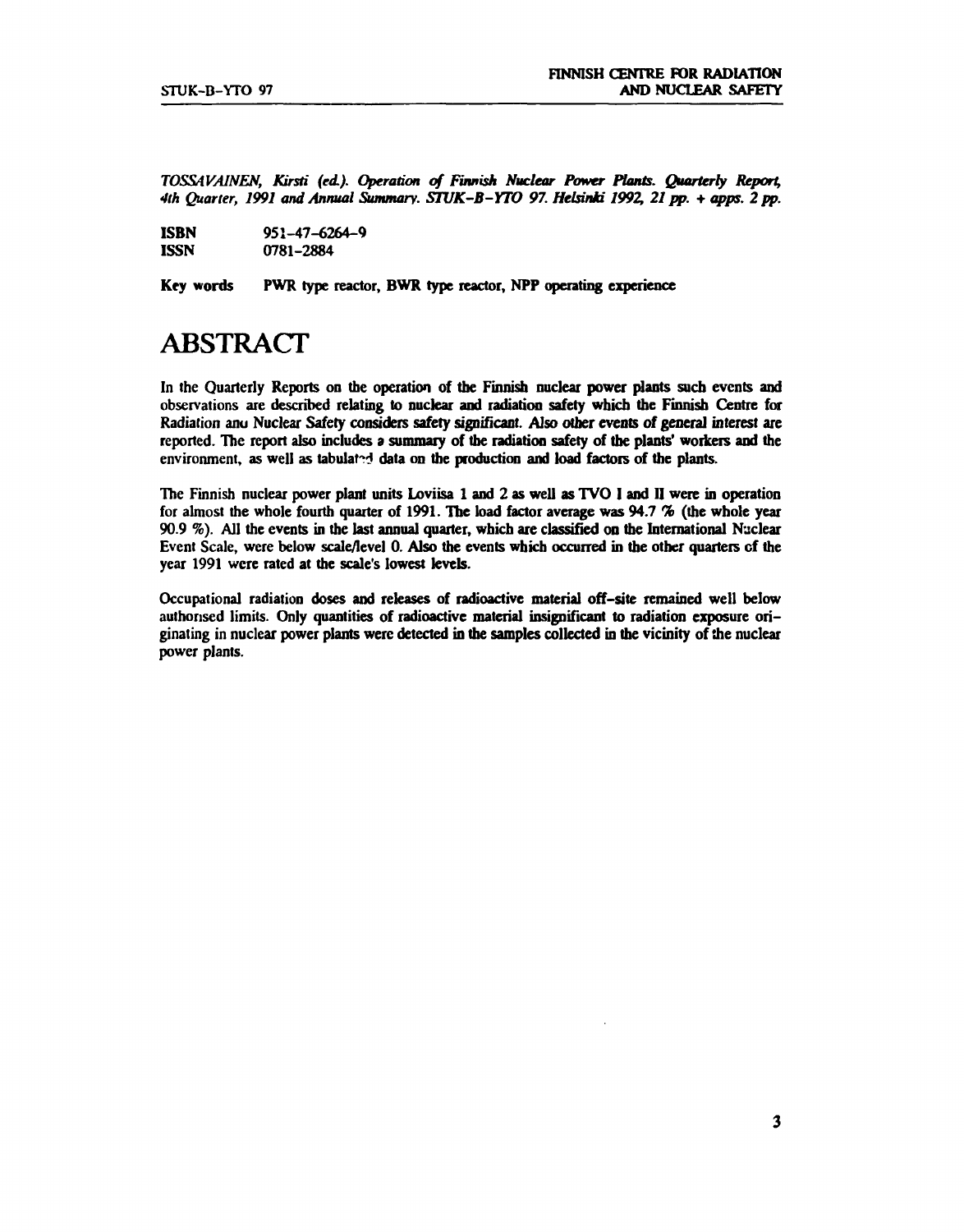## **CONTENTS**

#### **ABSTRACT**

| $\mathbf{1}$ |             | <b>INTROPUCTION</b>                                     | 5         |
|--------------|-------------|---------------------------------------------------------|-----------|
| 2            |             | OPERATION OF NUCLEAR POWER PLANTS IN                    |           |
|              |             | OCTOBER-DECEMBER 1991                                   | 6         |
|              | 2.1         | <b>Production data</b>                                  | 6         |
|              |             | 2.2 Cold shutdown at Loviisa 1                          | 10        |
|              |             | 2.3 Cold shutdown at TVO II                             | 10        |
|              | 2.4         | Turbine trip and partial reactor scram at TVO II        | 10        |
| 3            |             | EVENTS AND OBSERVATIONS AT EACH PLANT UNIT              | 11        |
|              | Loviisa     |                                                         | 11        |
|              | 3.1         | Diesel building fire doors were open during diesel      |           |
|              |             | generator trial run                                     | 11        |
|              | Loviisa 2   |                                                         | 12        |
|              |             | Nothing reportable                                      | 12        |
|              |             | TVC I and II                                            | 13        |
|              | 3.2         | Failures of solenoid valves                             | 13        |
| 4            |             | <b>RADIATION SAFETY</b>                                 | 15        |
|              | 4.1         | Limitation of radiation exposure                        | 15        |
|              | 4.2         | Occupational radiation exposure                         | 15        |
|              | 4.3         | Releases of radioactive material off-site and radiation |           |
|              |             | exposure of the population                              | $\cdot$ 6 |
|              | 4.4         | Radiological monitoring of the environment              | 17        |
| 5            |             | <b>ANNUAL SUMMARY FOR 1991</b>                          | 19        |
|              | Appendix 1: | Regulatory control of nuclear facilities                |           |

**Appendix 2: Plant data**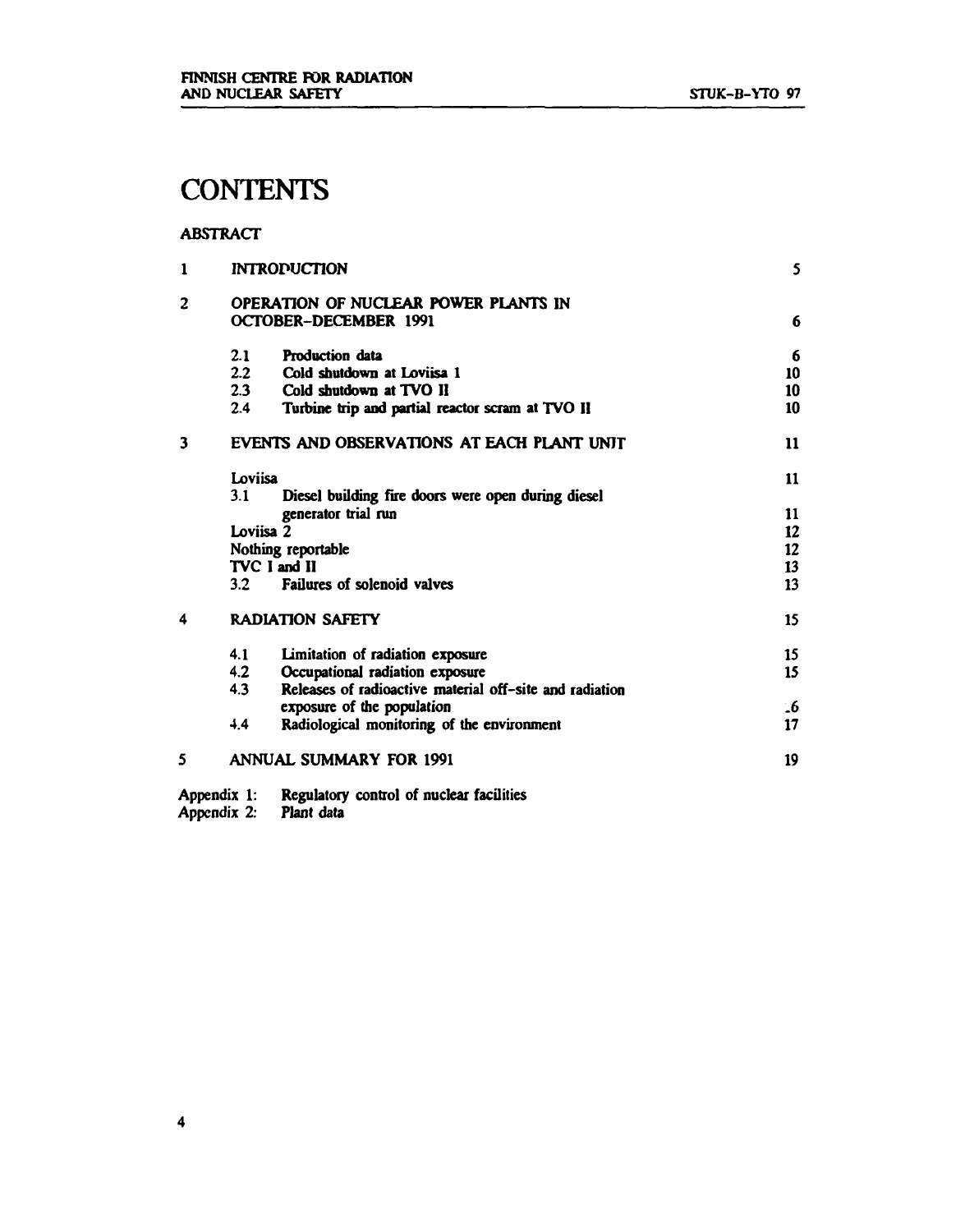## **1 INTRODUCTION**

**As prescribed by the Nuclear Energy Act (990/o7), regulatory control of tbe use of nuclear energy rests with the Finnish Centre for Radiation and Nuclear Safety. Tbe functions of tbe Finnish Centre for Radiation and Nuclear Safety also include regulatory control of physical protection, emergency preparedness and nuclear material safeguards. The scope of regulatory control related to nuclear power plants is specified in Appendix 1. General information relating to tbe Finnish nuclear power plants is presented in Appendix 2.** 

**The Finnish Centre for Radiation and Nuclear Safety publishes a quarterly report on the operation of the Finnish nuclear power plants. This report also contains a summary of the** 

**information reported in 1991 and background information on the principles of radiation protection. Tbe report is based on the information reported to tbe Finnish Centre for Radiation and Nuclear Safety by the power companies and the observations made by tbe Finnish Centre for Radiation and Nuclear Safety during regulatory control. The events and observations described in tbe report are classified oo tbe International Nuclear Event Scale.** 

**Apart from event descriptions, tbe report contains a summary of the radiation safety of nuclear power plant workers and the environment and tabulated data on the production and load factors of nuclear power plants.**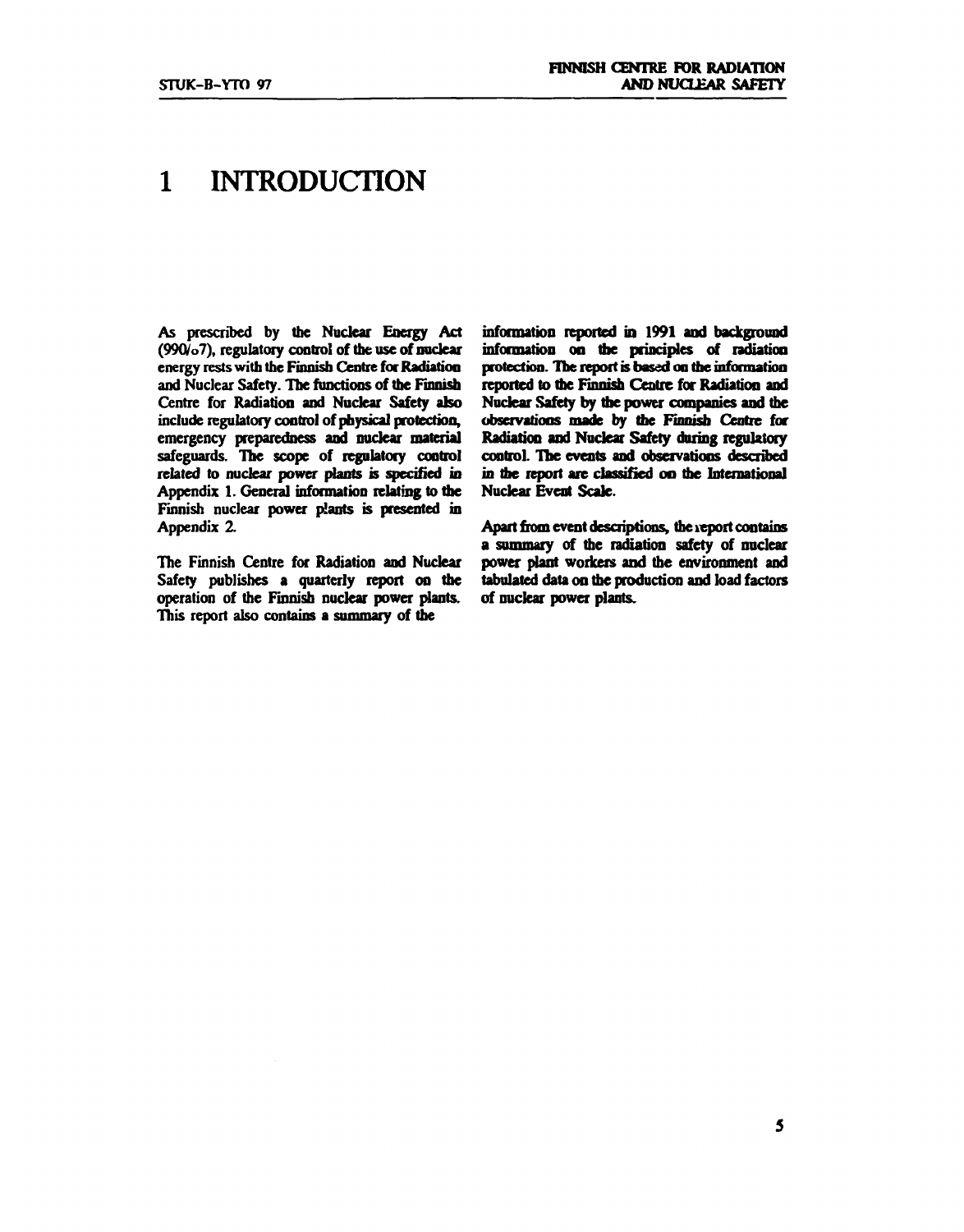## **2 OPERATION OF NUCLEAR POWER PLANTS IN OCTOBER-DECEMBER 1991**

*The Finnish nuclear power plants were in operation for almost the whole fourth quarter of 1991. Brief interruptions in electricity generation were caused by the outages arranged at Loviisa 1 and TVO II to repair failed components.* 

**2.1 Production data** Production and availability figures are presented in more detail in Tables I and II.

Nuclear electricity accounted for **32.9** % of total production in Finland in this quarter. The load factor average of the plant units was 94.7 %. <sup>by the plant units and causes of power reductions</sup>

Power diagrams describing electicity generation are presented in Figures  $1 - 4$ .

*Table I. Electricity production and availability of the units.* 

| Electricity production<br>(gross, TWh) |                           | Availability<br>factor $(\%)$                |                                                                             | Load<br>factor $($ % $)$ |                                   |                           |
|----------------------------------------|---------------------------|----------------------------------------------|-----------------------------------------------------------------------------|--------------------------|-----------------------------------|---------------------------|
|                                        | Fourth<br>quarter<br>1991 | Begin-<br>ning of<br>1991                    | quarter<br>1991 —                                                           | Fourth Begin-<br>1991    | Fourth<br>ning of quarter<br>1991 | Begin-<br>ning of<br>1991 |
| Loviisa 1 0.94                         |                           | 3.55                                         | 93.8 L                                                                      | 90.5                     | 92.1                              | 87.1                      |
| Loviisa 2 0.91                         |                           | 3.63                                         | <b>89.4</b>                                                                 | 90.6                     | <b>89.0</b>                       | 89.2                      |
| <b>TVO I</b> 1.63                      |                           | 6.10                                         | 100.0                                                                       | 95.6                     | 100.2                             | 94.7                      |
| <b>TVO II</b> 1.58                     |                           | 5.95                                         | 98.4                                                                        | <b>93.8</b>              | <b>97.6</b>                       | 92.4                      |
|                                        |                           |                                              | Availability factor = $\frac{\text{generator synchronized (h)}}{4}$ . 100 % |                          |                                   |                           |
|                                        |                           |                                              | calendar time (h)                                                           |                          |                                   |                           |
|                                        |                           | Load factor $=$ gross electricity production |                                                                             | $\pm$ . 100 %            |                                   |                           |
|                                        |                           |                                              | rated power $\cdot$ calendar time (h)                                       |                          |                                   |                           |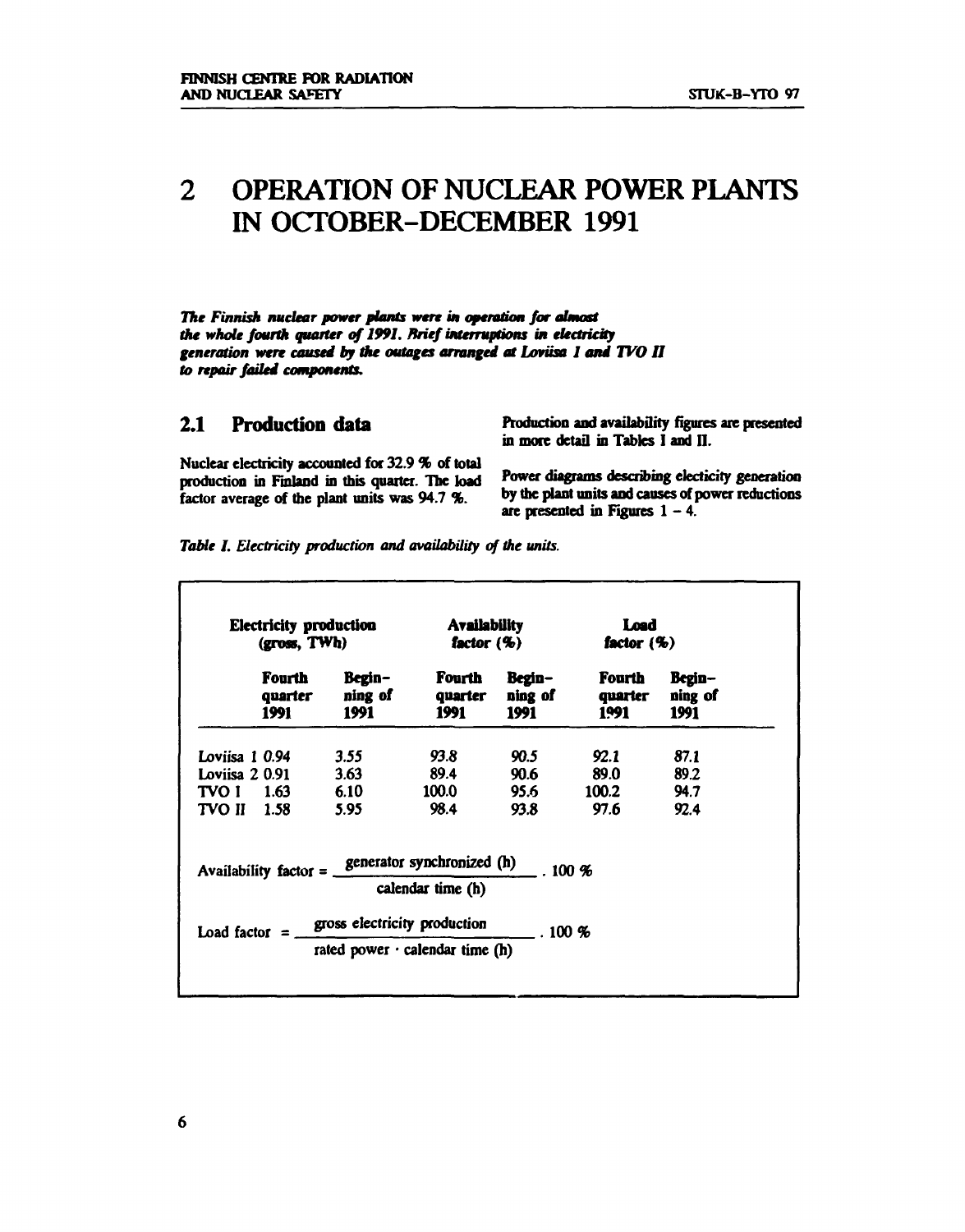|                                                                          | <b>Fourth</b><br>quarter<br>1991 | 1991 | 1990 | 1989 |
|--------------------------------------------------------------------------|----------------------------------|------|------|------|
| Production of nuclear<br>electricity (net, TWh) <sup>*</sup>             | 4.9                              | 18.4 | 18.1 | 18.0 |
| Total production of<br>electricity in Finland<br>(net, TWh) <sup>*</sup> | 14.9                             | 55.2 | 51.7 | 50.8 |
| Share of muclear<br>electricity of total<br>production                   | 32.9                             | 33.3 | 35.0 | 35.4 |
| Load factor average<br>of the Finnish plant<br>units $(\%)$              | 94.7                             | 90.9 | 89.1 | 89.9 |

|  |  |  |  | Table II. Nuclear energy in the Finnish production of electricity. |  |
|--|--|--|--|--------------------------------------------------------------------|--|
|  |  |  |  |                                                                    |  |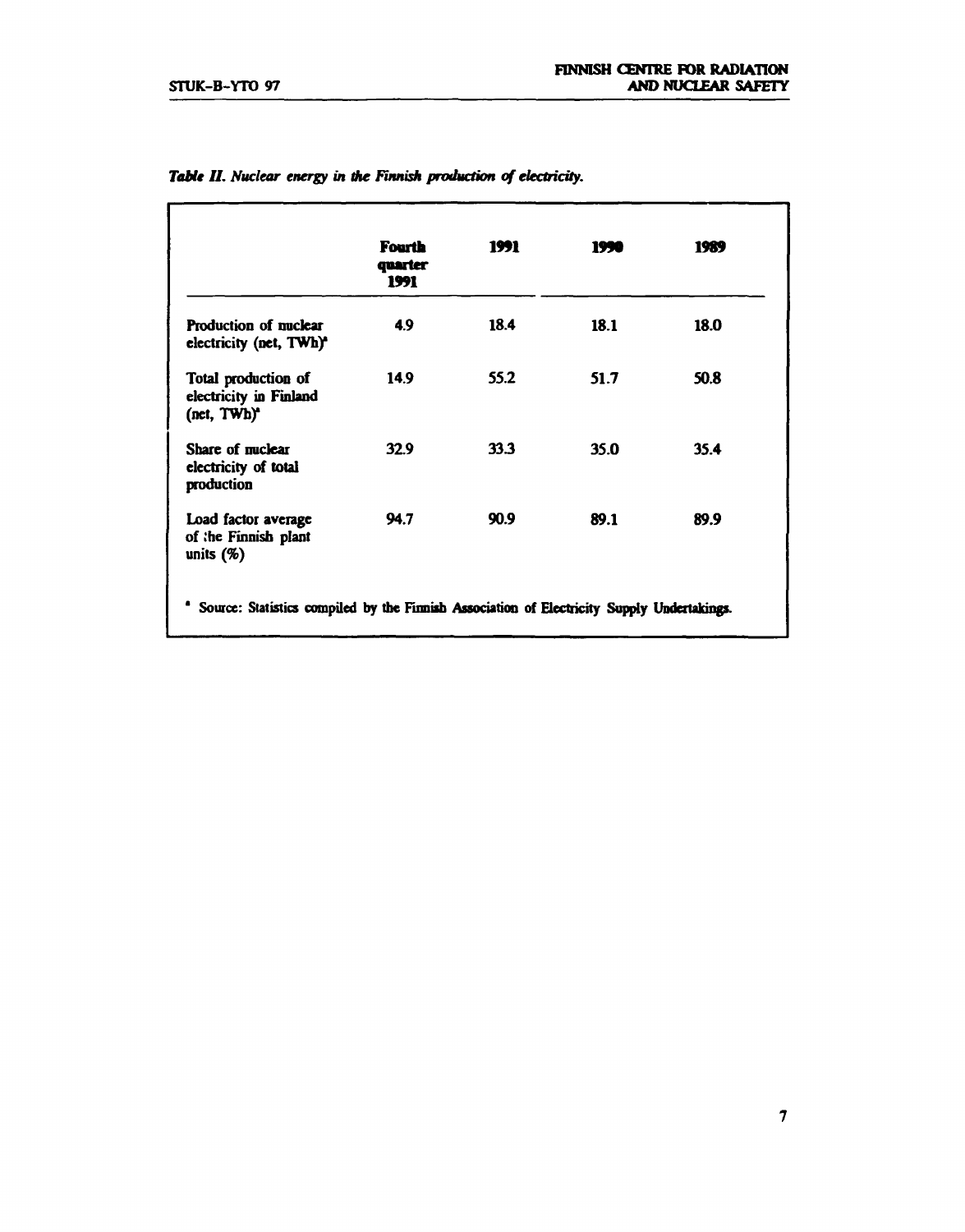

*Fig 1. Average daily gross power of Loviisa 1 in October-December 1991.* 

**1 Cold shutdown to replace a primary circulating pump unit (see chapter 2.2)** 



*Fig 2. Average daily gross power of Loviisa 2 in October-December 1991.* 

- **1 Annual maintenance (see report STUK-B-YTO 3 Temporary repair of a leak in the cross-under**
- 2 Control rod drop in consequence of a low **frequency converter fault, reactor to operate at 89 % power)**
- pipeline of the steam reheater, reactor operating at 73 % power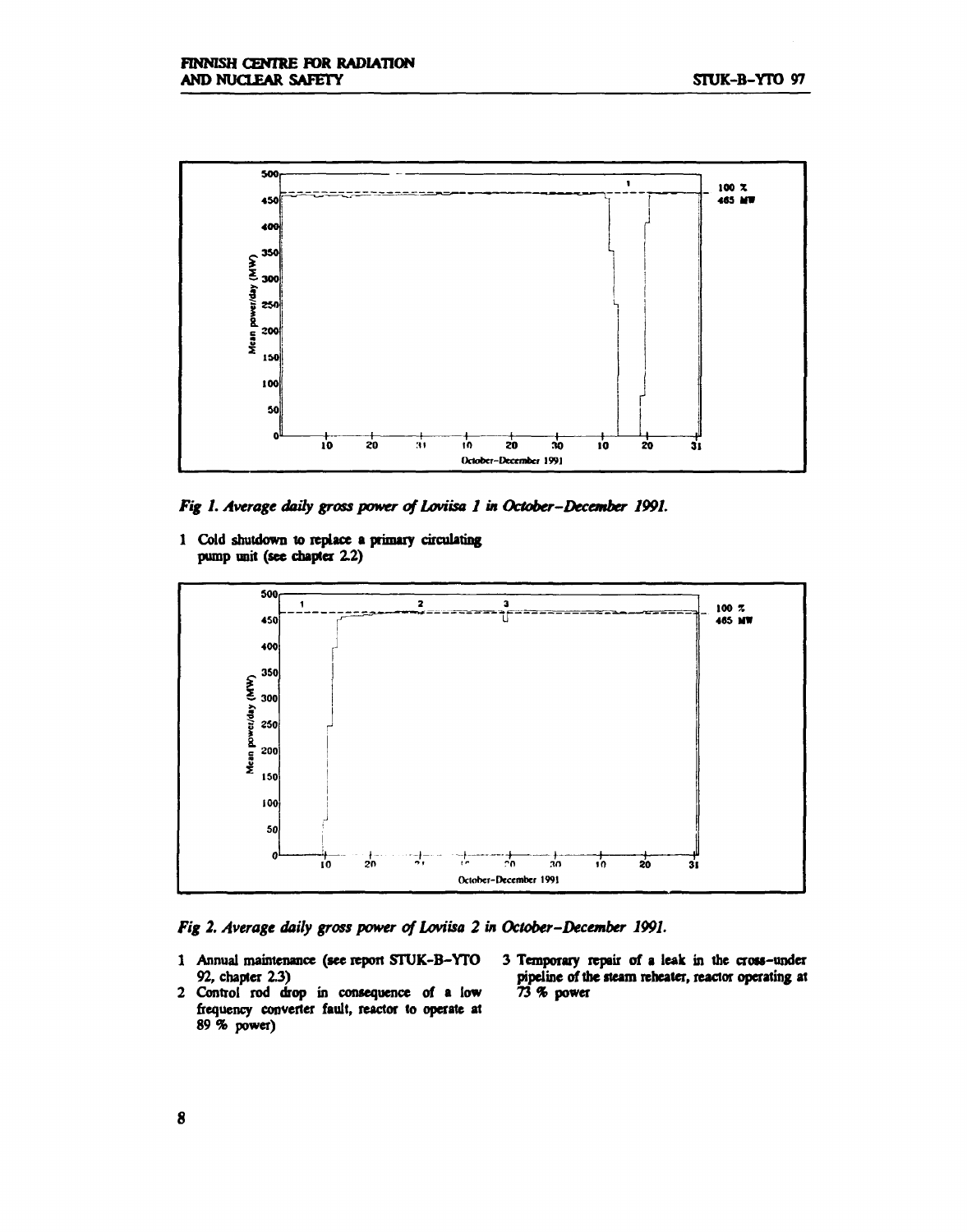

*Fig 3. Average daily gross power of TVOI in October-December 1991.* 

**1 Periodic tests, reactor operating at 60 % power 2 Periodic tests, reactor operating at 70** *%* **power** 



*Fig 4. Average daily gross power of TVO II in October-December 1991.* 

- 1 Periodic tests, repair of a steam leak in the steam 4 Cold shutdown to replace defective solenoid valves reheater drain tube, reactor operating at 60 % of the relief system and the main steam system (see
- of the reactor protection system, reactor opera**ting at 60 %**
- **3 Recirculation pump frequency converter tripped from ovcrcurrent, reactor to operate at 73 % power**
- **reheater drain tube, reactor operating at 60** *%* **of the relief system and the main steam system (see power chapters 2.3 and 3.2)**
- 2 Repair of the steam reheater drain tube and testing 5 Turbine trip and partial scram, reactor to operate of the reactor protection system, reactor opera-<br>at 55 % power (see chapter 2.4)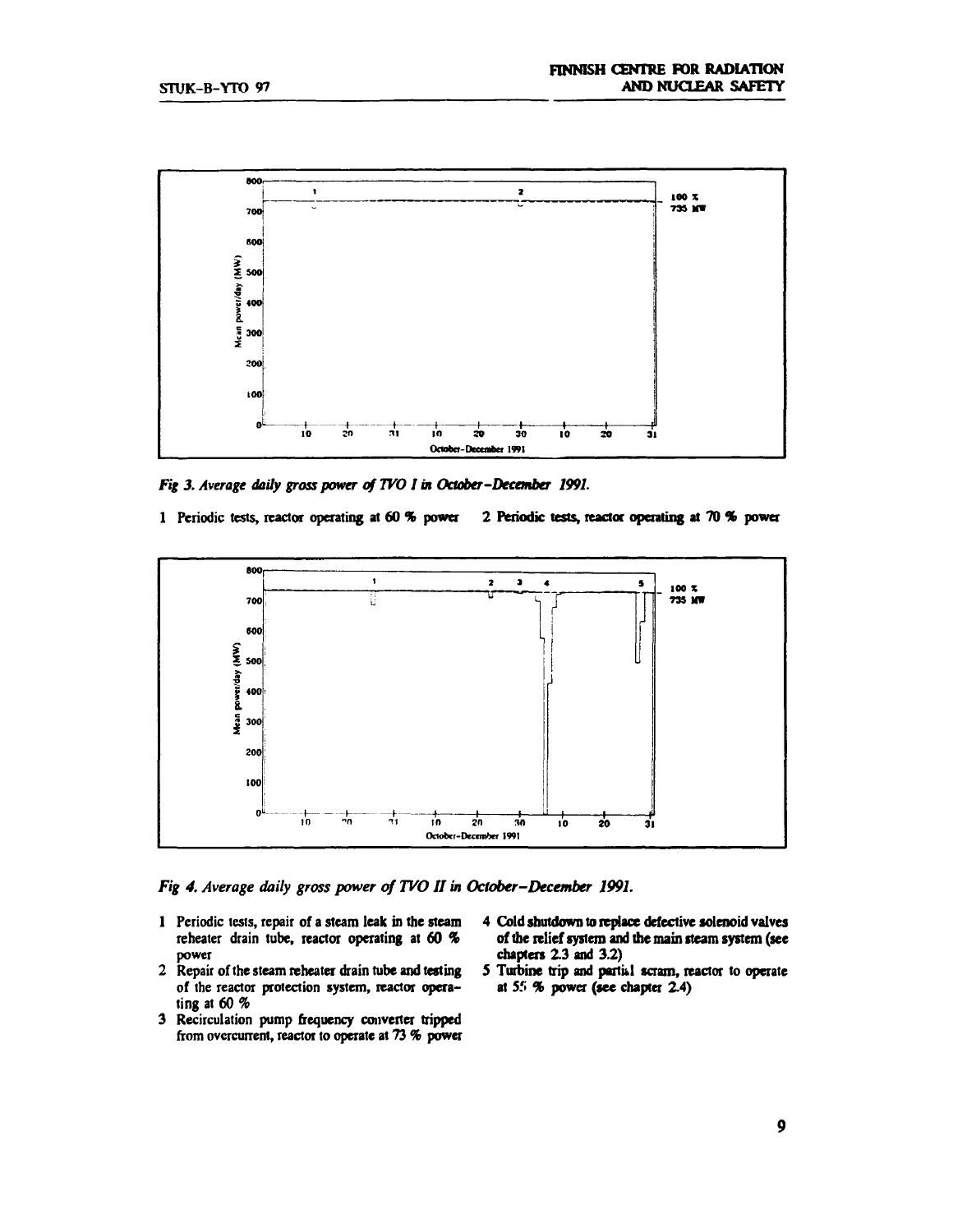#### *22* Cold shutdown at Loviisa 1

**One primary circulating pomp of Loviisa 1 tripped on 12.12. in consequence of overheating of the bearing of the pomp's motor. Owing to the tripping of the primary circulating pomp, plant unit power settled at 75%. The damaged bearing was changed on 13.12. Due to an installation error, the new bearing sustained damage right after the pump was started and the plant unit was placed in cold shutdown. The whole pump unit and its motor were changed during the shutdown. The plant unit resumed electricity generation on 19.12.** 

#### 2*3* Cold shutdown at TVO II

**In a test of relief system valves on 4.12. it was discovered that one of the system's quick-open valves opened too slowly (see chapter** *32).*  **A 95 % restriction on reactor power resulted. The plant unit was placed in cold shutdown on** 

**6.12 to repair the failure. Also an earlier failed solenoid valve, which controls the sieam line isolation valve, was repaired in the shutdown. Daring plant unit start-up, a reactor scram occurred due to malfunctions in the neutron flux measurement channels. The plant unit resumed electricity generation on 7.12** 

#### 2.4. Turbine trip **and** partial reactor scram at TVO II

**In consequence of a malfunction in the generator's moisture measuring train, a turbine**  trip and a partial rector scram occurred at TVO II **on 28.12. The malfunction was attributed to a failed measuring transformer of the measurement train. When re-started after the repair, the turbine tripped again. The plant unit's start-up was delayed also by a malfunction in the coolant pump's instrumentation. The plant unit resumed electricity generation on 29.12.**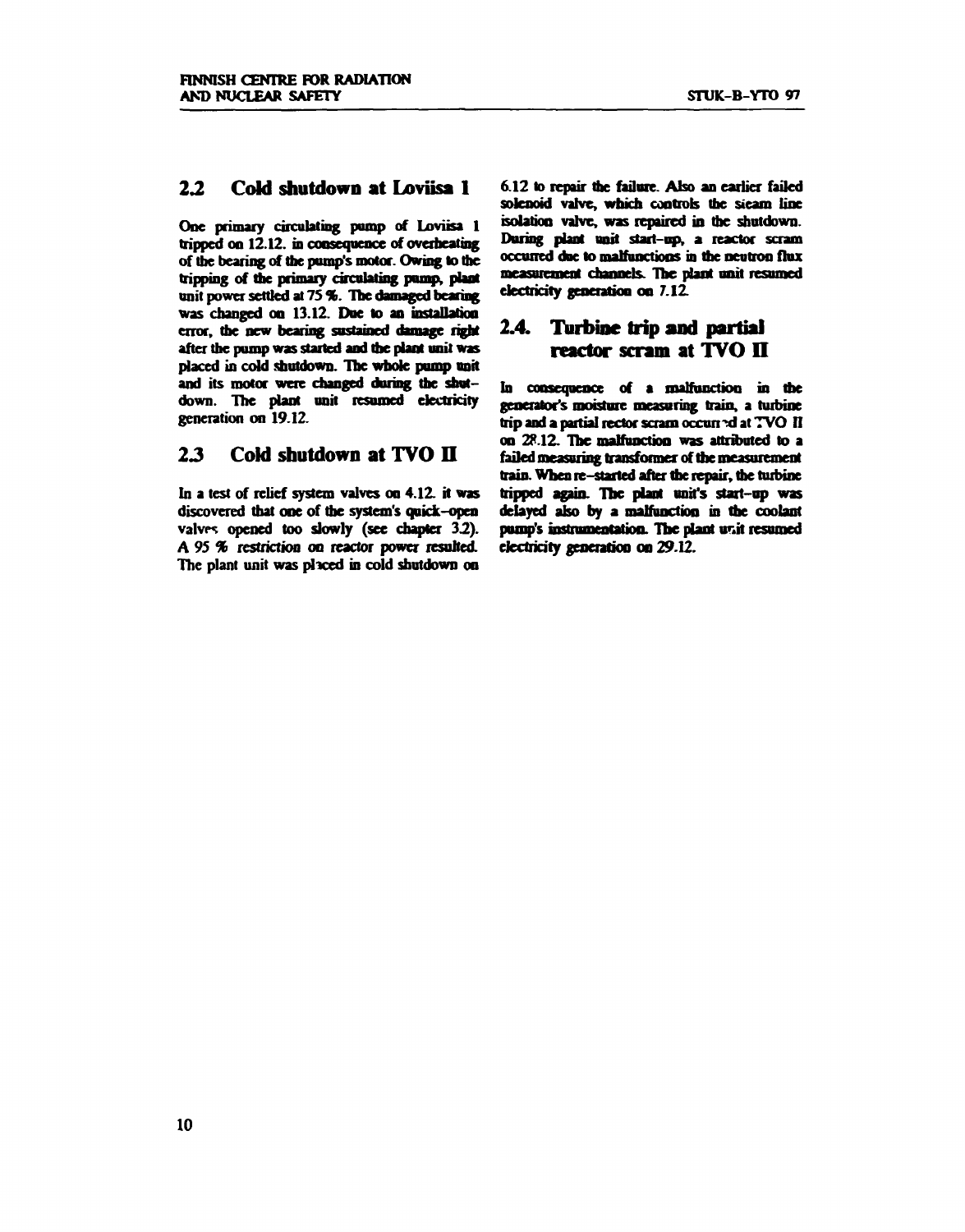## **3 EVENTS AND OBSERVATIONS AT EACH PLANT UNIT**

#### **Loviisa 1**

In a plant round which was part of the inspections carried out by *the Finnish Centre for Radiation and Nuclear Safety, three open fire doors were observed in the cable spaces below the diesel generator rooms while the renovated diesel generator was undergoing trial run. The event is classified as below scale/level 0 on the International Nuclear Event Scale.* 

#### **3.1 Diesel building fire doors were open during diesel generator trial run**

**At both Loviisa plant units four diesel generators ensure supply of electrical power for electrical components important to safety. One diesel's output is sufficient to ensure essential safety functions. The diesel generators are housed in a separate building in the site area and they are separated from each other both physically and function-wise. For reasons of fire safety the diesels and their cables are separated from each other by barriers which resist fire for three hours.** 

**One generator's diesel motor had undergine basic renovation. The post-renovation trial run required the installation of temporary electrical loads. For this end, cables were installed which were routed to the diesel generators via partitioning fire doors. Thus, the doors could not be closed. With the doors open, a possible fire in one cable space could spread and damage the cables of the other diesel generators, too, if the automatic water sprinklers failed to operate. The** 

**installation of temporary cables was begun on 14.11. and they were removed on 1.12. The plant's engineer responsible for fire safety had orally consented to the operation.** 

**During the event the work permit procedure was not complied with and, consequently, requirements relative to the integrity of fire zones were not taken into consideration. The doors may be kept open when substitute fire protection measures are implemented. In this event, however, fire guarding measures were ignored. Fire protection was otherwise appropriately taken care of. The fire detection and extinguishing systems were in normal standby. In addition, fire guarding was arranged for the duration of the welding operation and the plant fire brigade was present when the diesel was first started.** 

**To prevent recurrence, Imatran Voima Oy will arrange for personnel training with emphasis on the practical meaning of the instructions relative to the integrity of the fire zones.**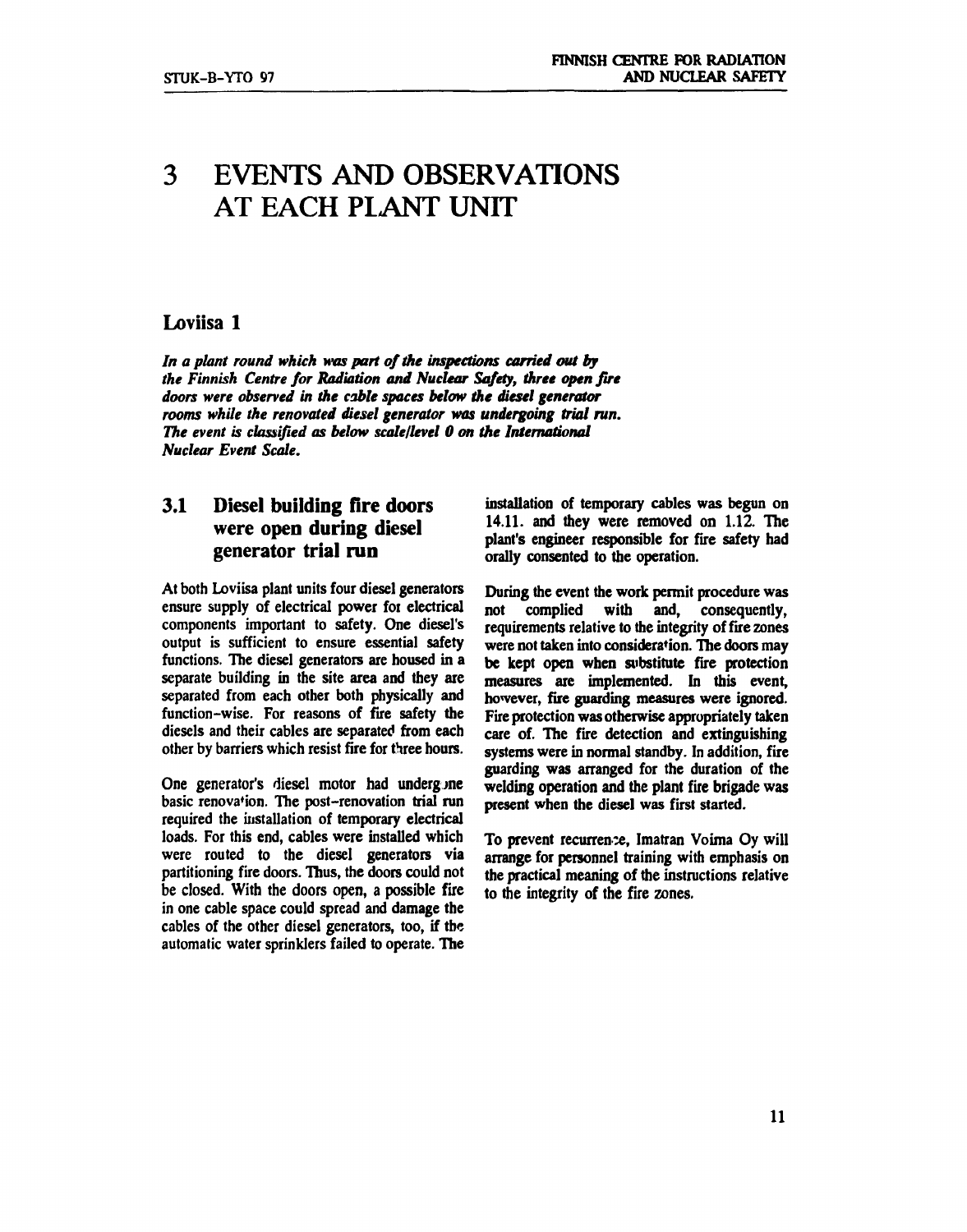$\mathbb{R}^2$ 

#### **Loviisa 2**

*No reportable events occurred at Loviisa 2 in the last quarter of 1991.*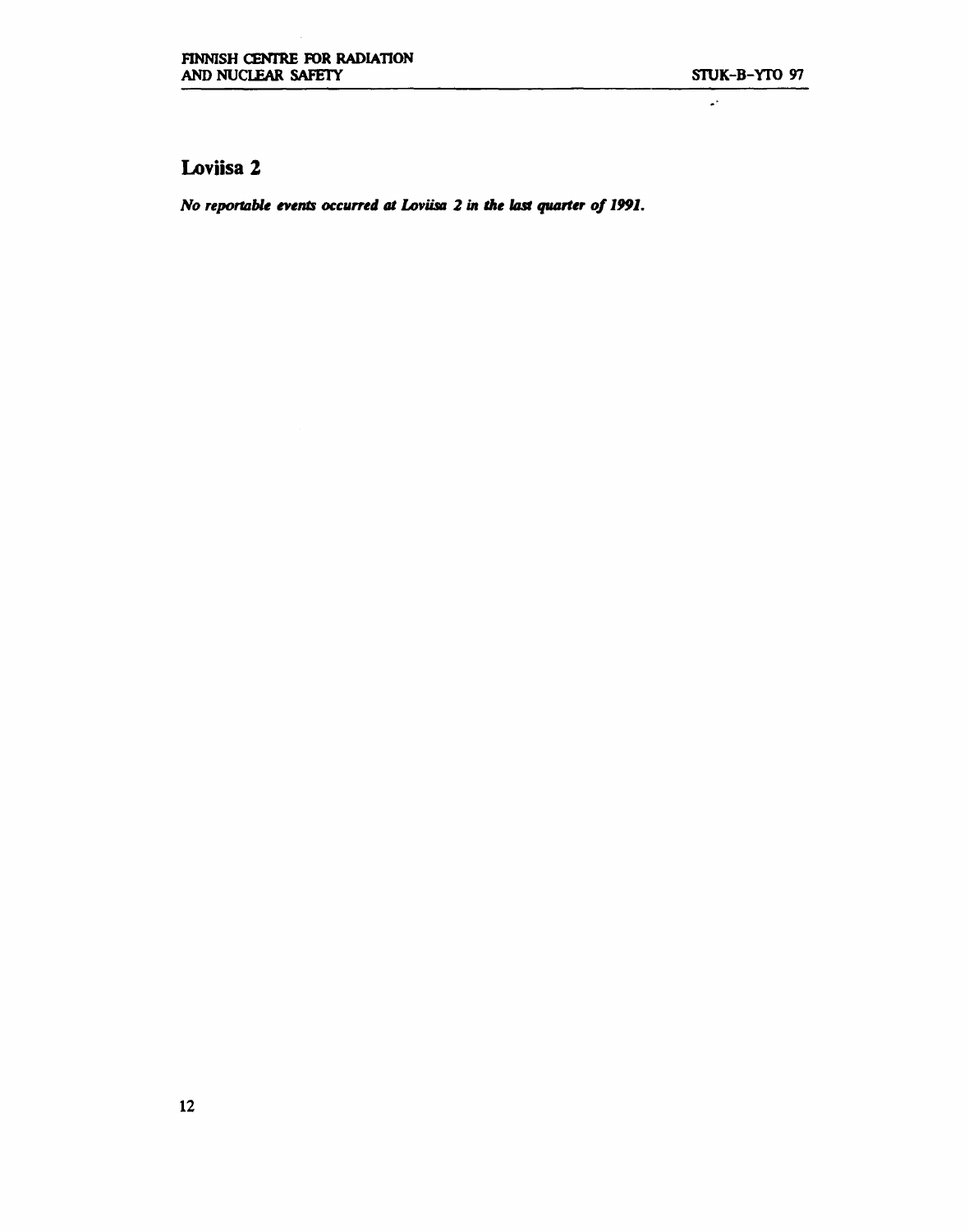#### **TVO I and H**

*In the last quarter of 1991, various types of solenoid valve failures were detected in the periodic tests conducted at the TVO plant units. The failures are classified as below scale/level 0 on the International Nuclear Event Scale.* 

#### **3.2 Failures of solenoid valves**

**Solenoid valves are small valves which serve at nuclear power plants as pilot valves to larger pressurized air or nitrogen operated valves. Solenoid valve state change (open-close movement) is attained by an electrical coil installed around valve stem. There are about 600 solenoid valves at both TVO plant units, 72 of which are inside the containment. The valves inside the containment cannot be repaired or serviced during operation. There are solenoid valves in safety important systems i.a. as pilot valves of hydraulic scram system actuating**  valves, main steam isolation valves and certain **other containment isolation valves.** 

**One main valve is usually guided by four solenoid valves and each solenoid valve functions as part of one of the four channels of the reactor protection system. The solenoid valves have a 2/4 operating logic which means that the change of state of two solenoid valves is required for the protective function, i.e. main valve state change, to take place.** 

**At the TVO plant units, the coils of the reactor protection system solenoid valves are usually energized. A reactor protection system signal de-energizes the coil and the solenoid valve changes state (trips) by means of a coil spring. Solenoid valve functioning can be ascertained by measuring the pressure difference of the gas which controls the main valve. All the four solenoid valves share pressure difference measurement.** 

**Depending on the manner of coupling of the solenoid valves, the failure of one solenoid valve may affect the functioning of a component controlled by the reactor protection system in two ways. If a solenoid valve fails into a tripped state, the protective function logic changes from a 2/4**  **logic to a 1/3 logic and the possibility of an inadvertent protective function increases. If a valve gets stuck i.e. if it does not trip although the current is switched off, the protective logic changes to a 2/3 logic and the reliability of the protective function is impaired.** 

**The solenoid valve failures discovered in October-December 1991 are described below.** 

**In a periodic test conducted at TVO I on 4.10. one solenoid valve which controls the steam line isolation valve inside the containment was ascertained inoperable. The solenoid valve had become stuck in such a way that when the coil's voltage was shut off the valve failed to trip, as should have been the case. It is also possible that the solenoid valve is operable but the pressure difference sensor is defective. About a week later, on 12.10., a solenoid valve which controls a steam isolation valve inside the containment failed also at TVO II. This time the failure was attributed to breakage of the solenoid valve's coil which tripped the valve. The failures were of minor safety significance. Immediate repair of the valves was not necessary but could be postponed to be done in forthcoming outages, as appropriate.** 

**In a relief system testing conducted at TVO II on 4.12. the opening of the system's other quickopen valve was ascertained as delayed. Delayed functioning of the solenoid valve which functions as its pilot valve was suspected. In consequence of the inoperability of the quick-open valve, a 95** *%* **limitation on the reactor power resulted, as prescribed in the Technical Specificantions. On 6.12. TVO II was placed in cold shutdown to repair the failure. The solenoid valves which function as pilot valves of the system's both quick-open valves, as well as the solenoid valve of the steam line isolation valve, which failed earlier, were changed in the outage. The failed solenoid valves were subjected to laboratory tests to establish the root cause of the failures.**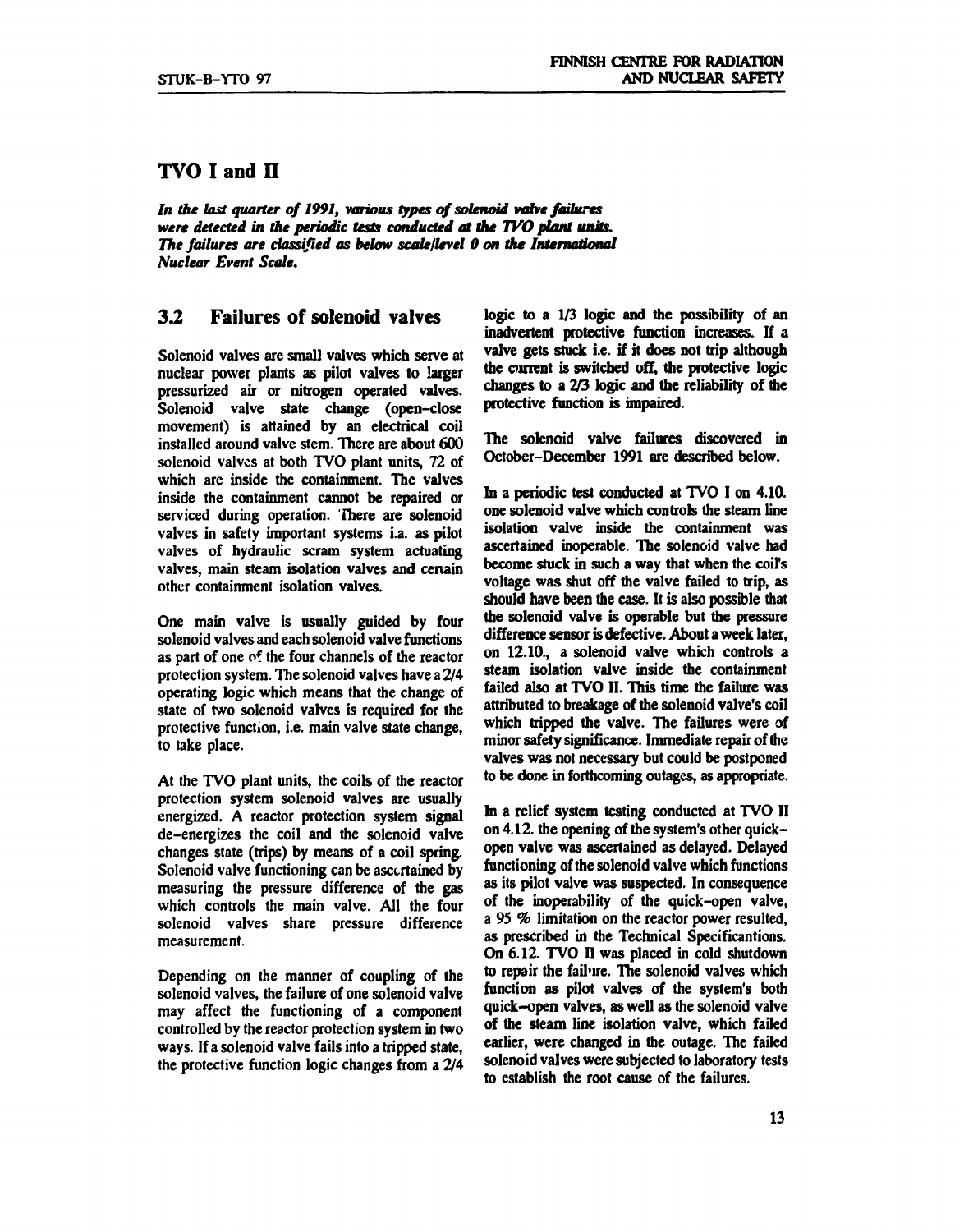**It was discovered in a protection system test at TVO I on 10.12. that one solenoid valve controlling the actuating valves of the scram system failed to change state. Due to the failure of the valve in question, the protective function of one scram group consisting of control rods would have changed from a 2/4 logic to a 2/3 logic. In a later inspection it was discovered that the pressure diffrence sensor shared by the group of four solenoid valves in question, had failed.** 

**Problems related to solenoid valves of the type of the failed valves were encountered in 1985 -**

**86. Due to the problems at that time, the coils of all solenoid valves of this type inside the containment were replaced. Due to the failures now detected, Teollisuuden Voima Oy decided that, in the 1992 annual maintenance outage, all the solenoid valves inside the containment, which have not been changed before, will be changed. Also all the old solenoid valves in systems parts external to the containment, which cannot be replaced during plant operation, will be changed.**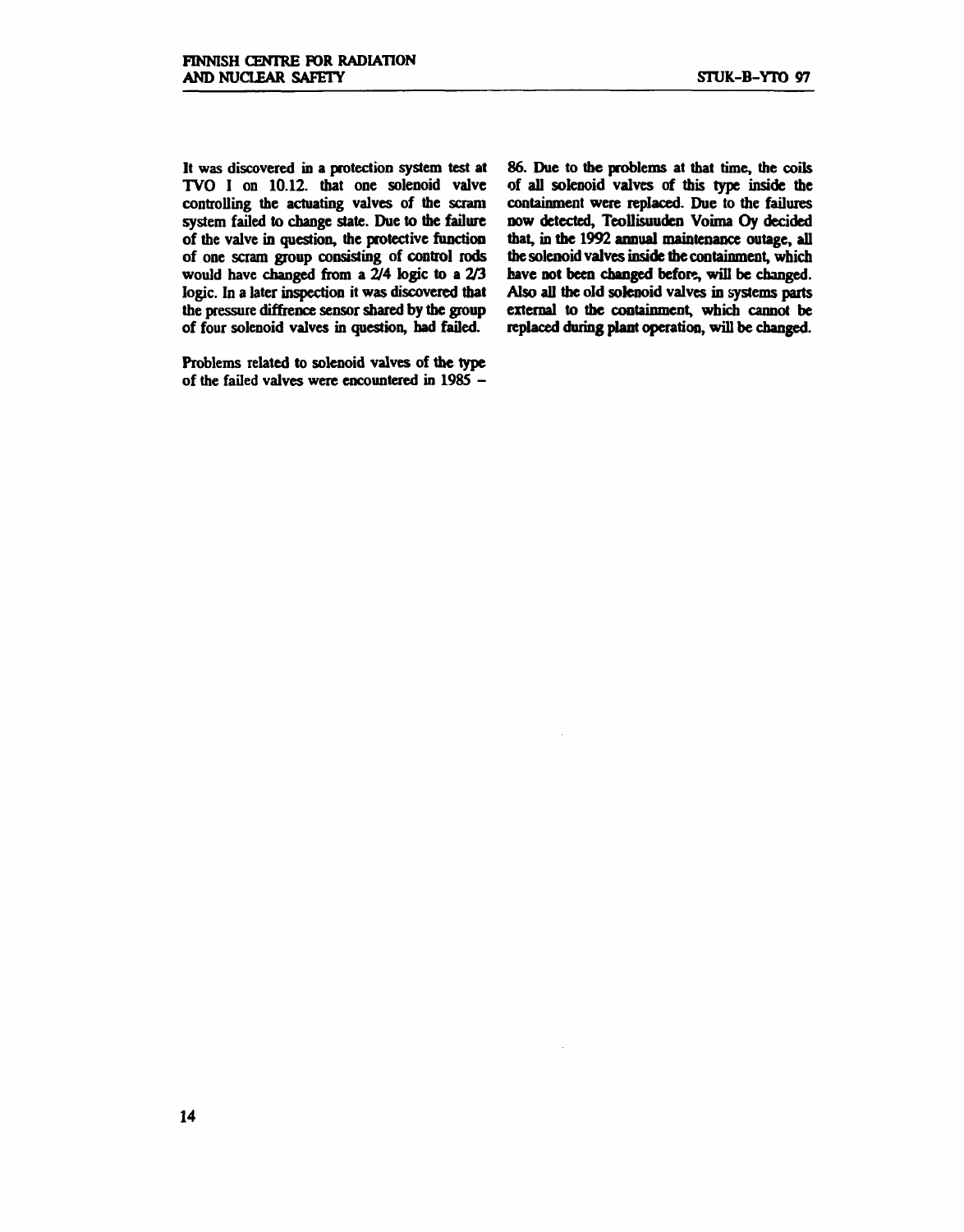## **4 RADIATION SAFETY**

*Individual occupational radiation doses remained well below the dose limit. Also releases of radioactive material off-site were considerably below the release limits. Only quantities of radioactive material insignificant to radiation exposure, originating in the nuclear power plants, were detected in the samples collected in the vicinity of the nuclear power plants.* 

#### **4.1 Limitation of radiation exposure**

**Radiation exposure arising from the operation of nuclear power plants shall be kept as low as reasonably achievable. To accomplish this objective, the sum doses i.e. the collective radiation doses of individuals working in a nuclear power plant and the population in the vicinity of a nuclear power plant shall be monitored and measures accomplished to limit occupational radiation exposure and releases of radioactive material. Furthermore, individual radiation doses shall be limited below confirmed dose limits.** 

#### **4.2 Occupational radiation exposure**

**The radiation safety of nuclear power plant workers is, on the one hand, dependent on plant layout and condition and, on the other hand, on the radiation protection measures applied at work. The major part of the radiation dose incurred is received in work performed during annual maintenance outages.** 

**Individual occupational radiation doses in the report period remain below the dose limit for three months, 25 mSv. The highest individual** 

**radiation dose in the report period was 3.8 mSv and it was received at the Loviisa nuclear power plant.** 

**The limit for individual occupational radiation**  dose has been set so that the health risk to **workers from radiation is small and comparable to risks in occupations considered safe.** 

**The distribution of individual occupational doses in the report period and from the beginning of 1991 until the end of the report period is given in Table III which specifies the number of individuals in each dose range and at each plant site. The Table also shows a distribution which is the total number of workers in each dose range. The distributions comprise the doses of persons who have been recorded as nuclear power plant workers in the central dose file of the Finnish Centre for Radiation and Nuclear Safety.** 

**In the report period, the collective radiation dose at the Loviisa plant was 0.11 manSv and at the TVO plant 0.03 manSv. In this quarter, the last ten days from the end of ihe Loviisa 2 annual maintenance outage occurred. The dose limit given in the guides of the Finnish Centre for Radiation and Nuclear Safety is 5 manSv/GWe per installed electrical power in a year which means a collective radiation dose of 4.45 manSv/year for the Loviisa plant and 7.1 manSv/year for the TVO plant.**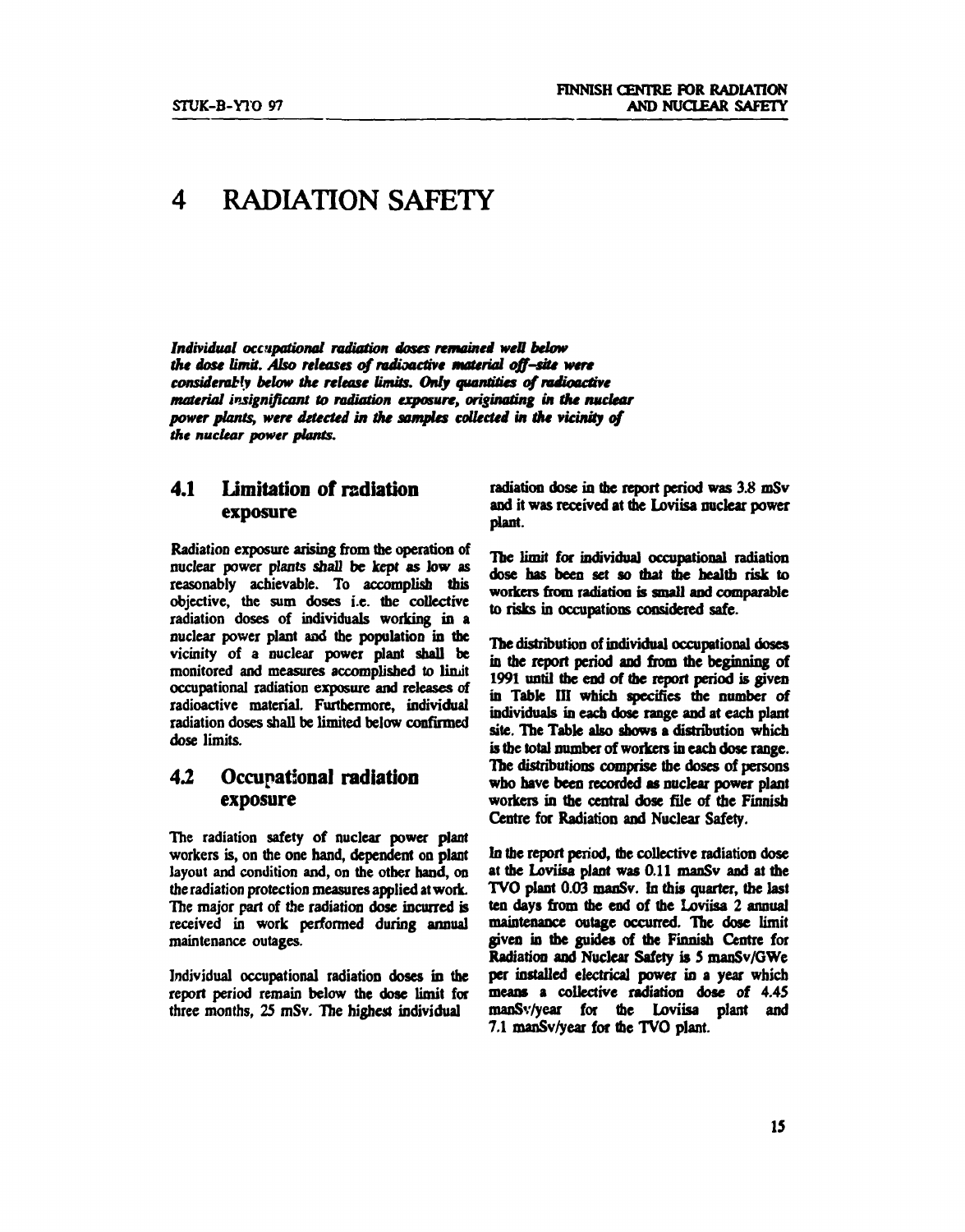| Dose range<br>(mSv) |         |                                   |              | Number of persons in the dose range |                         |                      |
|---------------------|---------|-----------------------------------|--------------|-------------------------------------|-------------------------|----------------------|
|                     | Loviisa | Fourth Cuarter 1991<br><b>TVO</b> | <b>Total</b> | Loviisa                             | From beginning of 1991  | <b>TVO Total</b>     |
| < 0.5               | 62      | 65                                | 128          | 161                                 | 437                     | 557                  |
| $0.5 - 1$           | 33      | 14                                | 42           | 92                                  | 267                     | 334                  |
| $1 - 2$             | 24      | 5                                 | 34           | 101                                 | 199                     | 281                  |
| $2 - 3$             | 11      | -                                 | 11           | 65                                  | 81                      | $1^\circ$ ,          |
| $3 - 4$             | 5       | $\overline{\phantom{0}}$          | 5            | 39                                  | 32                      | 73                   |
| $4 - 5$             | -       | -                                 | -            | 33                                  | 26                      | 56                   |
| $5 - 6$             |         |                                   |              | 27                                  | 24                      | 48                   |
| $6 - 7$             |         |                                   |              | 21                                  | 12                      | 35                   |
| $7 - 8$             |         |                                   |              | 16                                  | $\mathbf{3}$            | 26                   |
| $8 - 9$             |         |                                   |              | 13                                  | $\mathbf{2}$            | 25                   |
| $9 - 10$            |         |                                   |              | 8                                   | $\mathbf{1}$            | 11                   |
| $10 - 11$           |         |                                   |              | 10                                  | $\overline{c}$          | 15                   |
| $11 - 12$           |         |                                   |              | 5                                   | 4                       | 11                   |
| $12 - 13$           |         |                                   |              | 9                                   | $\overline{\mathbf{c}}$ | 12                   |
| $13 - 14$           |         |                                   |              | $\ddot{\mathbf{4}}$                 | $\overline{c}$          | 8                    |
| $14 - 15$           |         |                                   |              | $\mathbf{2}$                        | $\mathbf 1$             | $\ddot{\phantom{0}}$ |
| $15 - 16$           |         |                                   |              | $\mathbf{1}$                        | $\mathbf{1}$            | 3                    |
| $16 - 17$           |         |                                   |              |                                     |                         |                      |
| $17 - 18$           |         |                                   |              | $\mathbf{1}$                        |                         |                      |
| $18 - 19$           |         |                                   |              |                                     |                         |                      |
| $19 - 20$           |         |                                   |              |                                     |                         | $\mathbf{1}$         |
| $20 - 21$           |         |                                   |              |                                     |                         |                      |
| $20 - 25$           |         |                                   |              |                                     |                         |                      |
| $>25$               |         |                                   |              |                                     |                         |                      |

*Table UI. Occupational dose distribution in report period and from beginning of 1991 until end of report period.* 

These columns also include the data of those Finnish workers who have received doses at the Swedish nuclear power plants . The same person may have worked at both Finnish plant sites as well as in Sweden.

#### *43* **Releases of radioactive material off-site and radiation exposure of the population**

**The radiation exposure of the population in the vicinity of a nuclear power plant arises from** 

**releases of radioactive material into the air and water during operation. The releases are restricted by technical means. Furthermore, the plant's operational condition and its releases are monitored continuously and compared with predetermined limits.**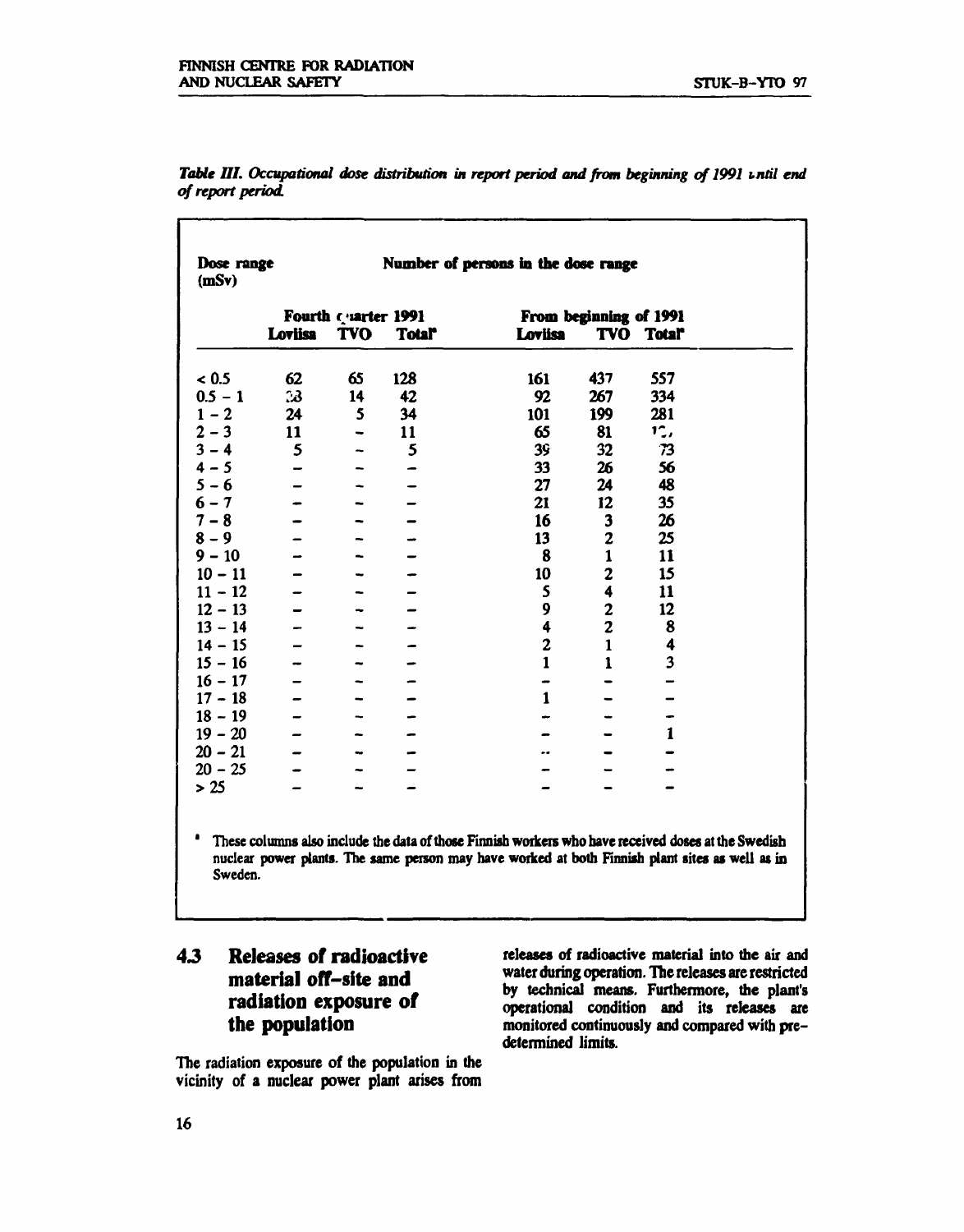**Releases of radioactive material off-site in the report period were much below prescribed release limits (Table IV).** 

**The release limits have been determined in such a way that the annual radiation dose to the most exposed individuals is not more than 0.1 mSv. This is about a fiftieth part of the dose annually received from natural background radiation in Finland, radon in dwellings included. The release limits have been determined for nuclides and release pathways with associated significant potential for individual overexposure.** 

**Radiation doses to individuals of the surrounding population, calculated on the basis on release reports are low and, at most, less than about**  a thousandth part of their annual radiation **exposure.** 

**The release from nuclear power plants of the long-lived carbon-14 nuclide causes a global collective dose approximately as high as the dose limit for a period of 500 years (5 manSv/GWe per installed electrical power) determined in a relevant guide issued by the Finnish Centre for Radiation and Nuclear Safety. This collective radiation dose limit is based on the definite limitation of annual dose arising from the widespread use of nuclear power below 0.1 mSv even for individuals living in the future. When defining the collective dose limit it was assumed that an average of 10 kW of electrical power per person will be generated by nuclear power in the whole world, truncated at 500 years. At present, the use of nuclear energy in Finland is about a twentieth part of the mentioned value.** 

#### **4.4 Radiological monitoring of the environment**

**Radiation safety in the vicinity of the Finnish nuclear power plants is monitored by means of regular sampling and analysis programmes. The aim of the monitoring is to follow dispersion into the environment of radioactive discharges and to ensure that doses to the local population remain below set limits.** 

**Annually, about 500 samples collected in the vicinity of both the Loviisa and Olkiluoto nuclear power plants are examined. Samples are taken i.a. of air, rain, sea water as well as foodstuffs such as milk, meat, grain, vegetables and fish. In mis way the quantities of radioactive material possibly accumulating in man can be assessed. Also**  terrest, ial and marine indicator organisms are **analysed which effectively enrich radioactive material from their environment. By their help even very low quantities of radioactive material can be detected and their dispersion monitored. Nuclides most important for human exposure are determined from the samples.** 

**About 150 samples were analysed in this quarter. Radioactive material originating in the Olkiluoto nuclear power plant was detected only in samples of sinking matter. These contained small quantities of manganese-54 and cobalt-60. The three samples of sinking matter from Loviisa contained cobalt-60 and silver-110 and one sample contained zirkonium-95. The samples collected in the large rain water collector onsite the Loviisa power plant in November and December contained silver-HOm (0.29 and 0.10 Bq/m<sup>2</sup> ) and, in November, also cobalt-60 (0.13 Bq/m<sup>1</sup> ).**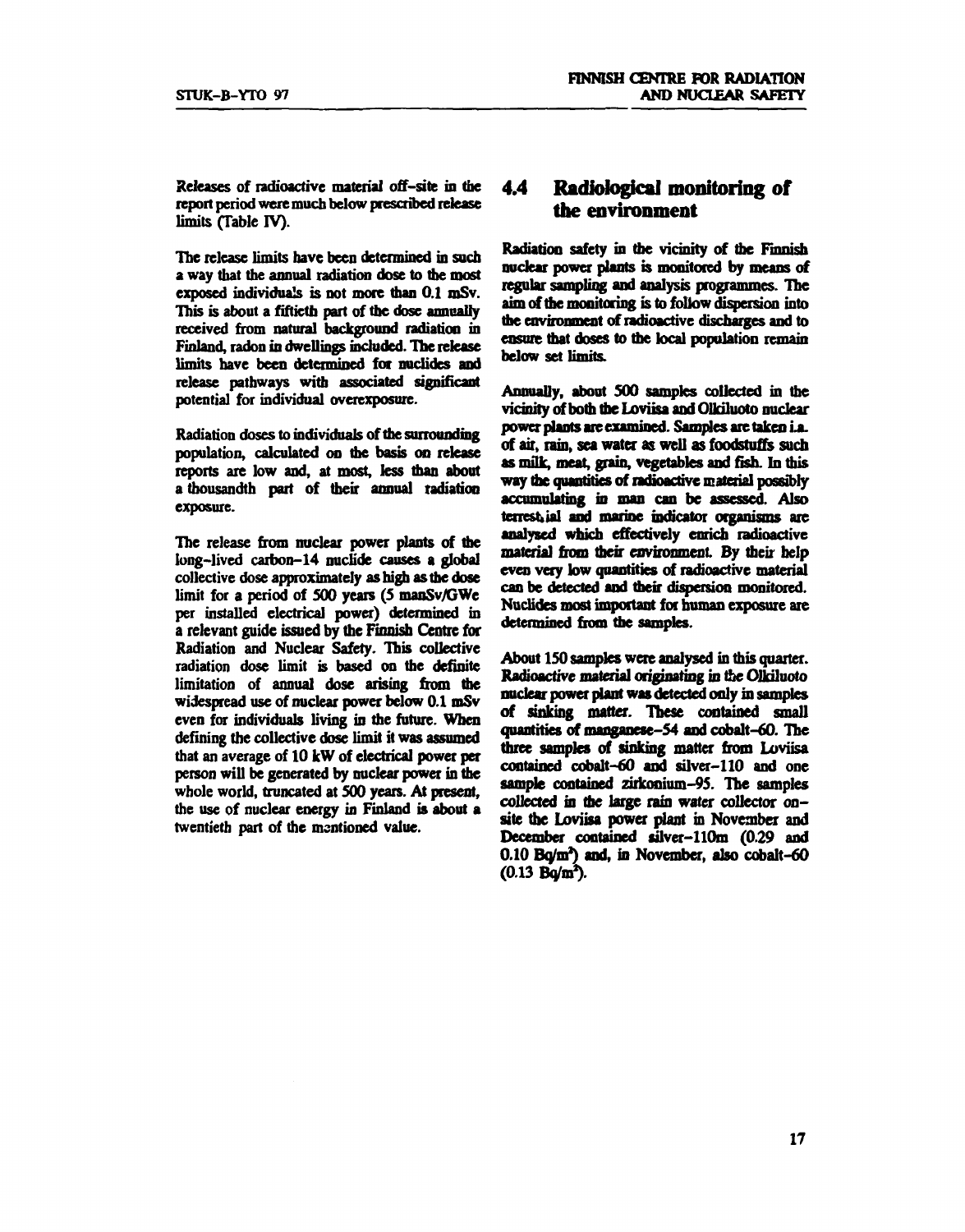|                                                             | Releases into the air (Bq) <sup>o</sup>         |                                             |                                          |                                            |                     |
|-------------------------------------------------------------|-------------------------------------------------|---------------------------------------------|------------------------------------------|--------------------------------------------|---------------------|
| <b>Plant</b> site                                           | Noble gases<br>(Krypton-87<br>equival-<br>ents) | Iodines<br>(Iodine-131<br>equival-<br>ents) | <b>Aerosols</b>                          | <b>Tritiam</b>                             | <b>Carbon</b><br>14 |
| Loviisa<br>Report period<br>In 1991                         | ts.<br>te.                                      | $4.8 \cdot 10^{4}$<br>$1.6 \cdot 10^{5}$    | $2.7 \cdot 10^4$<br>$1.8 \cdot 10^{4}$   | $6.0 \cdot 10^{10}$<br>$4.8 \cdot 10^{11}$ | $\bullet$           |
| Olkiluoto<br>Report period<br>In 1991                       | $1.9 \cdot 10^{11}$<br>$7.1 \cdot 10^{12}$      | $2.5 \cdot 10^{7}$<br>$2.5 \cdot 10^{6}$    | $1.8 \cdot 10^{5}$<br>$7.3 \cdot 10^{5}$ | $2.0 \cdot 10^{10}$<br>$1.3 \cdot 10^{11}$ | 4<br>$\bullet$      |
| <b>Annual release limits</b><br>Loviisa<br><b>Glkiluoto</b> | $2.2 \cdot 10^{14}$<br>$1.8 \cdot 10^{16}$      | $2.2 \cdot 10^{14}$<br>$1.1 \cdot 10^{11}$  |                                          |                                            |                     |
|                                                             | Releases into water (Bq)*                       |                                             |                                          |                                            |                     |
| Plant site                                                  | Tritium                                         | Other nuclides                              |                                          |                                            |                     |
| Loviisa<br>Report period<br>In 1991                         | $3.1 \cdot 10^{12}$<br>$1.4 \cdot 10^{13}$      | $5.2 \cdot 10^{9}$<br>$5.2 \cdot 10^{9}$    |                                          |                                            |                     |
| <b>Olkiluoto</b><br>Report period<br>In 1991                | $2.9 \cdot 10^{11}$<br>$1.9 \cdot 10^{12}$      | $24 \cdot 10^{9}$<br>$2.2 \cdot 10^{10}$    |                                          |                                            |                     |
| <b>Annual release limits</b><br>Loviisa<br>Olkiluoto        | $1.5 \cdot 10^{14}$<br>$1.8 \cdot 10^{13}$      | $8.9 \cdot 10^{11}$<br>$3.0 \cdot 10^{11}$  |                                          |                                            |                     |

*Table IV. Releases of radioactive material at each plant site, fourth quarter, 1991.* 

<sup>\*</sup> The unit of radioactivity is Becquerel (Bq); 1 Bq = one nuclear transformation per second.

**\* Below detection limit.** 

**\* The calculationai release of argon-41 from Loviisa 1 and 2 expressed as krypton-87 equivalents was 3.9 -10" Bq in the report period. As of beginning of 1991, the release was 1.5 • 10" Bq.** 

**\* The carbon-14 release estimate based on experimental data was 8.0-10» Bq in Loviisa and 1.7 -10" Bq in Olkiluoto during the report period. The estimates in 1991 were 3.2-10" Bq and 6.4-10" Bq, respectively. \* The figure shows the release limit of the plant site on the presumption that there will be no releases of** 

**other release types. The release limit is so set that the sum of the various types of release limit shares is equal to or smaller than 1.** 

#### **N.B.**

There was an **error in** the Quarterly **Report, 4th Quarter, 1990 (STUK-B-YTO 85) as regards the "Releases into**  water" part of Table IV. The correct figures **are as follows:** 

**Loviisa Other nuclides**  In the report period<br>In 1990  $1.7 \cdot 10^{10}$  Bq<br>1.8  $\cdot 10^{10}$  Bq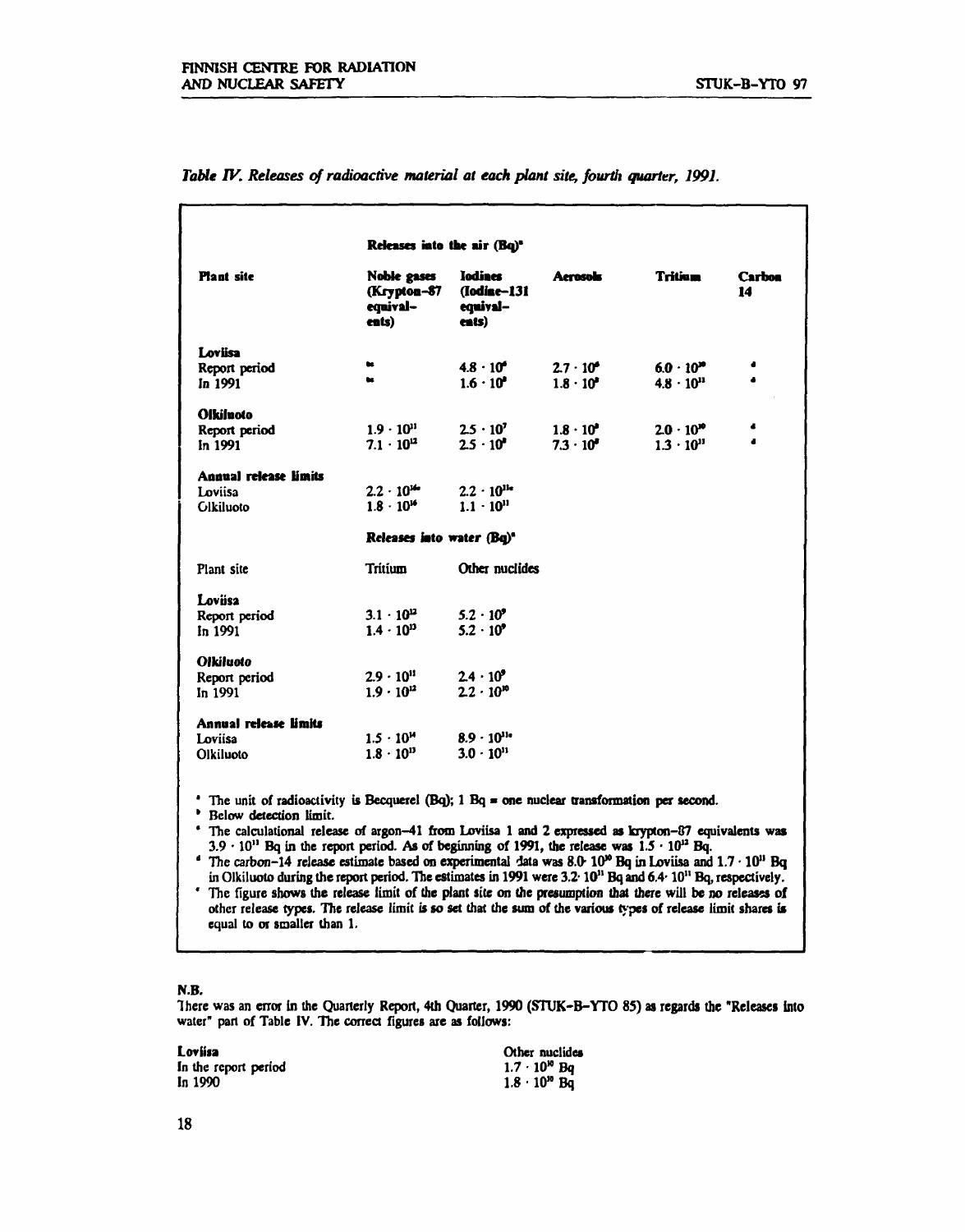## **ANNUAL SUMMARY FOR 1991**

**The Finnish nuclear power plants were in operation for almost the whole year. Longer interruptions in production were due to annual maimer Hnce operations. The Loviisa plant units were off the national grid for a total of 60 days for annual maintenance. The repairs and inspections of the sealing structure leaks of a main gate valve, detected towards the end of the Loviisa 2 outage, extended planned outage duration by about one week. The annual maintenance outages of the TVO plant units lasted 34 days in all. The outage to repair the damage caused by a switchplant fire was combined with the annual maintenance outage of TVO II.** 

**The load factor average of the plant units was 90.9 %. The load factor indicates the relation of energy generated in a certain period of time to energy which could have been generated, if continuously operating the plant at full power The load factor is one way of measuring the reliability of a nuclear power plant's operation. The number of scrams is another measure. In 1991 no scrams occurred at the Loviisa plant units. One scram occurred at both TVO plant units during power operation and one scram at TVO II during post-outage start-up.** 

**Nuclear's share of all the power generated in Finland was 33.3** *%.* **The power diagrams describing electricity generation by the Finnish plant units can be found in Figures 5-8 .** 

**The International Nuclear Event Scale is a means for communicating the safety significance of nuclear power plant events. Incidents and accidents are rated on a scale from 1 to 7. Events at level 7 are the severest. There is also below scale/level 0 rating for events ' ith no safety** 

**significance. The events which occurred at the Finnish nuclear power plants in 1991 were rated as follows: one was level 2 and two were level 1 incidents and the rest were below scale/level 0.** 

**The incidents and observations reported in the Quarterly Reports of the Finnish Centre for Radiation and Nuclear Safety at the various plant units were as follows:** 

#### **Loviisa 1**

- **Fuel bundle spacing lattice failures (1st and 2nd Quarter). Level 1.**
- **Unsatisfactory functioning of the check valve of the discharge line of an emergency cooling system water tank (3rd Quarter). Level 1.**
- **Both service water system lines were out of operation simultaneously during annual maintenance (3rd Quarter). Level 0.**
- **Pressurizer control cubicles sustained damage in consequence of an erroneous test connection during annual maintenance (3rd Quarter). Level 0.**
- **Shortcomings in ensuring reactor subcriticality during annual maintenance (3rd Quarter). Level 0.**
- **Diesel building fire doors were open during diesel generator trial run (4th Quarter). Level 0.**

#### **Loviisa 2**

- **Partial clogging of service water system throttles in consequence of an erroneous process coupling (3rd Quarter). Level 0.**
- **Leak of a main gate valve sealing structure (3rd Quarter). Level 0.**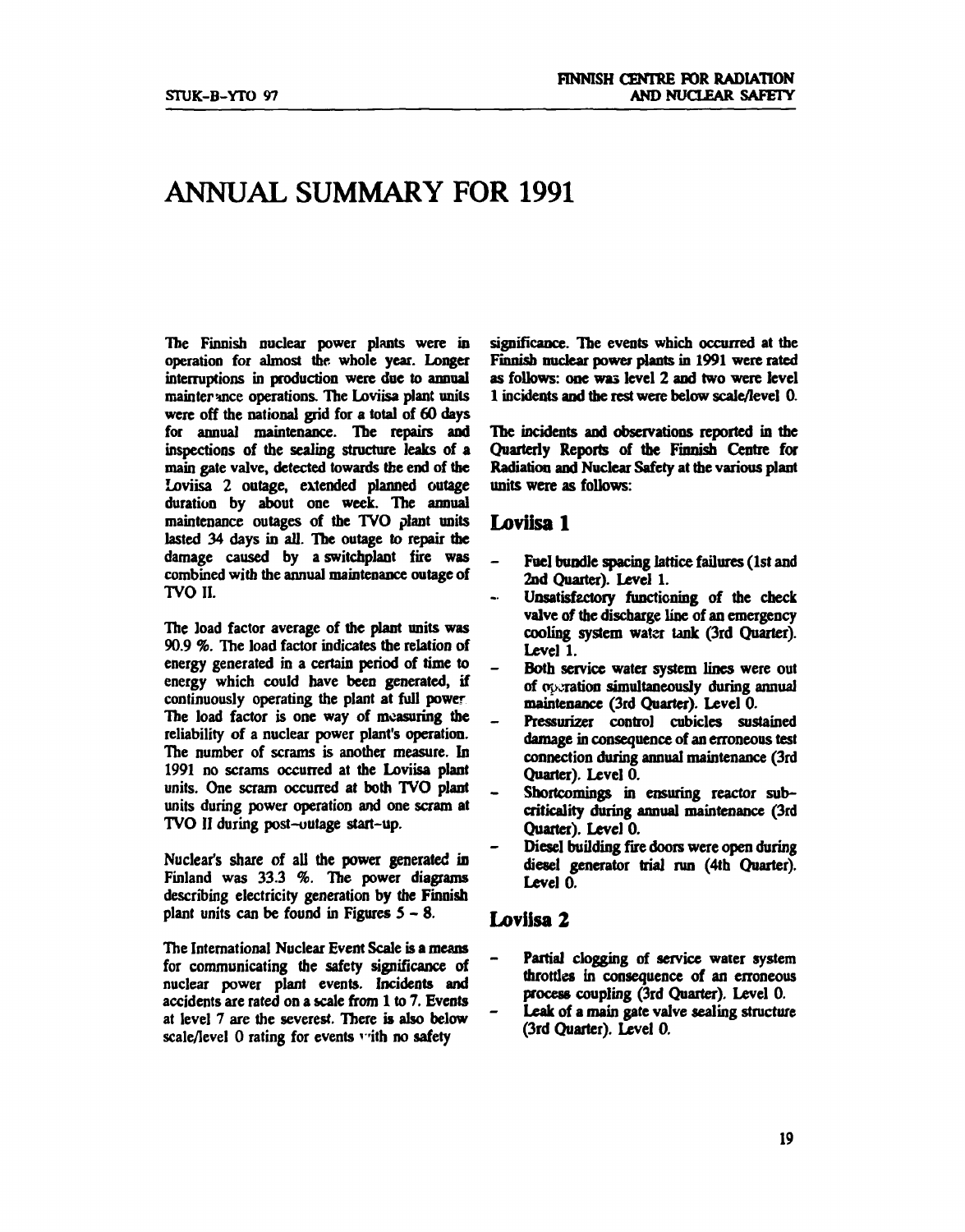#### **TVOI**

- **Doors of rooms containing auxiliary feedwater and emergency cooling systems were open (2nd Quarter). Level 0.**
- **Errors in handling of spent nuclear fuel**   $\rightarrow$ **transport cask (2nd Quarter). Level 0.**
- **Failures of solenoid valves (4th Quarter).**   $\rightarrow$ **Level 0.**

#### **TVO n**

- **Loss of external grids due to switchgear fire (2nd Quarter). Level 2.**
- **Errors during annua] maintenance outage (2nd Quarter). Level 0.**

**Collective occupational radiation doses were still low by international comparison, 1.68 manSv at the Loviisa plant and 1.40 manSv at the TVO plant. The highest individual radiation dose was 17.7 mSv. The limit for three months is 25 mSv.** 

**Releases of radioactive material off-site remained**  well below the release limits.

**About 1000 samples collected in the vicinity of the Finnish nuclear power plants were analysed. As before, the environmental impact of the nuclear power plants was insignificant. The dominant radionuclide was caesium-137 which originates in the fallout from the Chernobyl accident.**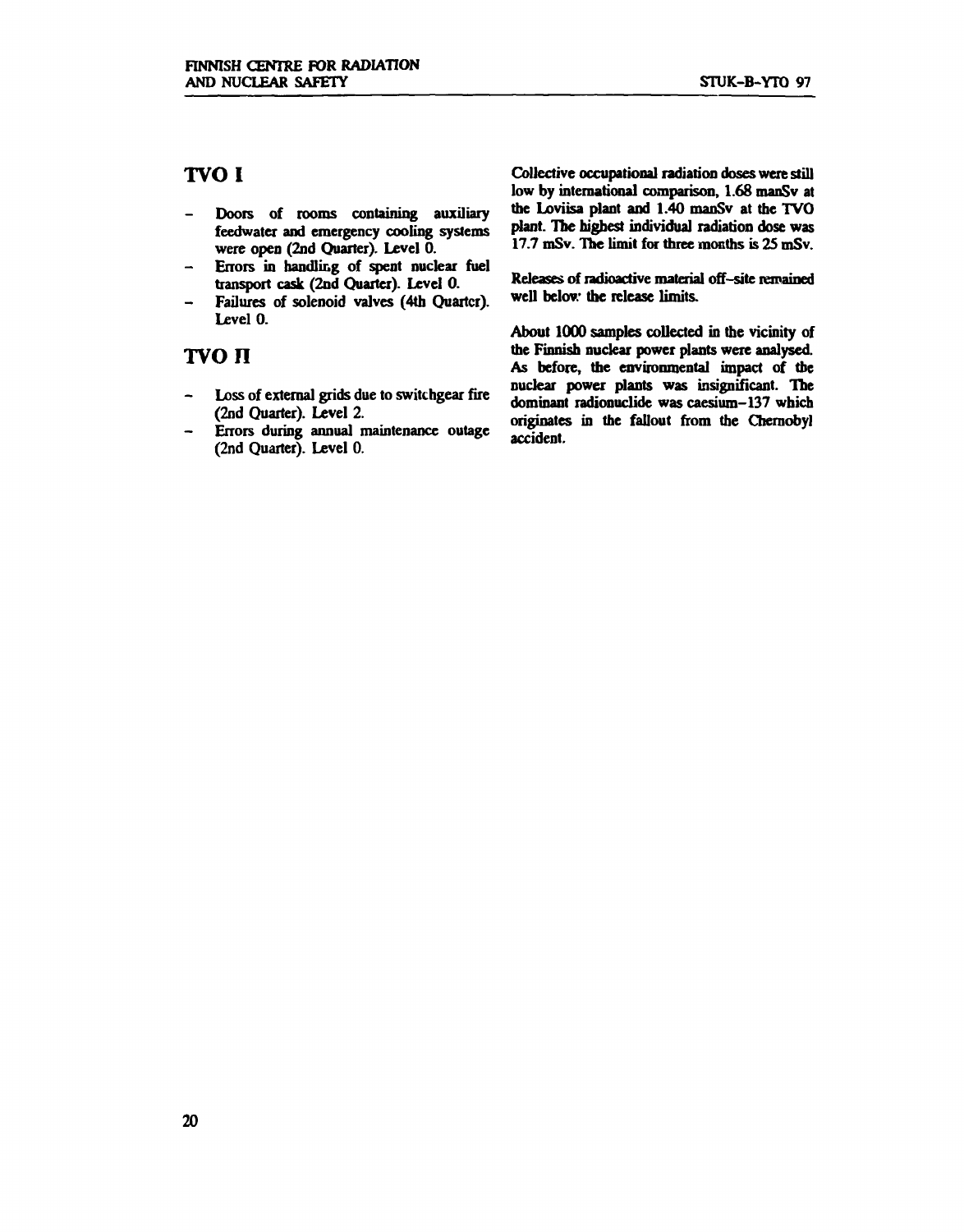

*Fig 5. Average daily gross power of Loviisa 1 in 1991.* 



*Fig 6. Average daily gross power of Loviisa 2 in 1991.* 



**Fig 7. Average daily gross power of TVO I in 1991.** 



*Fig 8. Average daily gross power of TVO If in 1991.*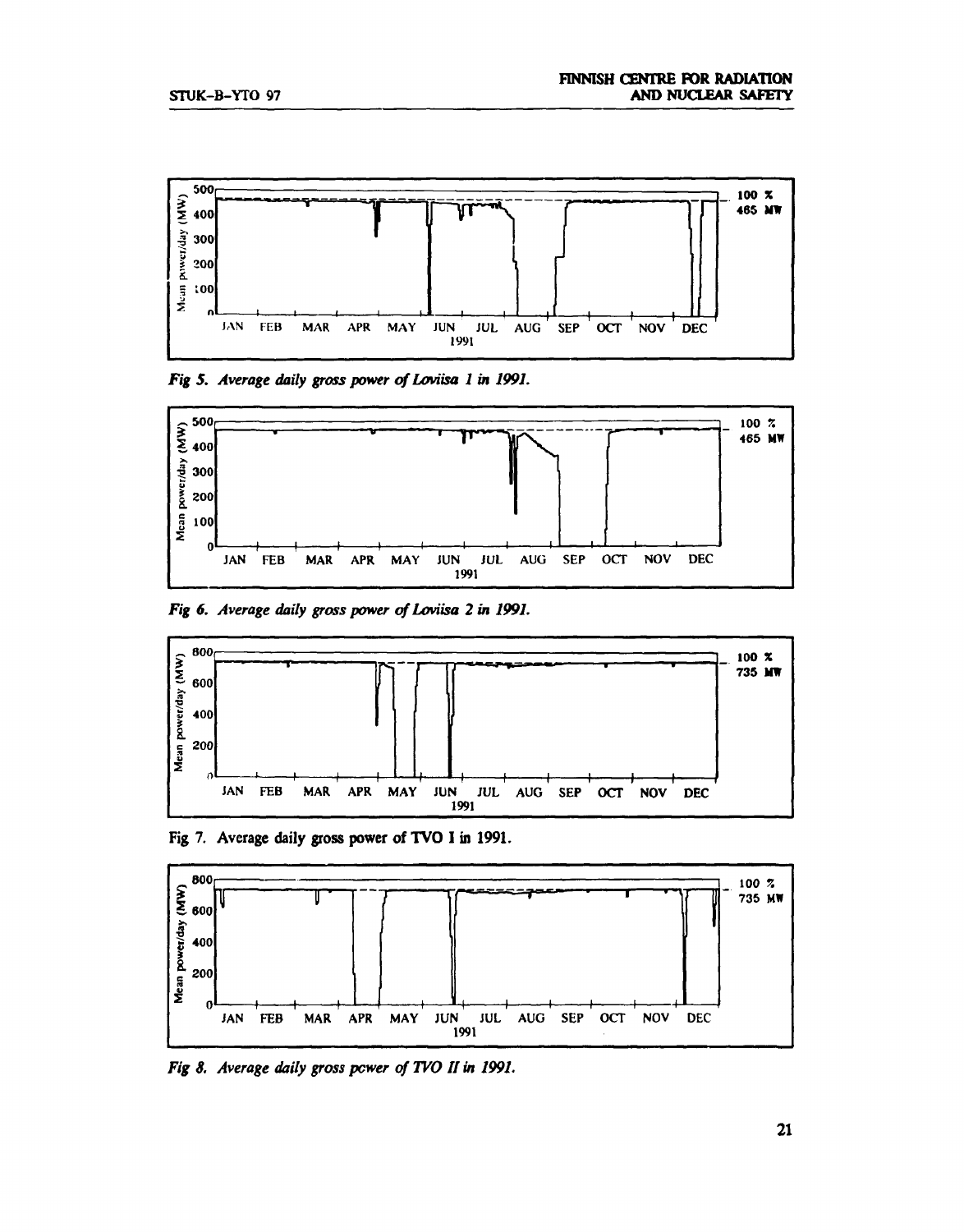#### **APPENDIX 1**

#### **REGULATORY CONTROL OF NUCLEAR FACILITIES**

**The regulatory control performed by the Finnish Centre for Radiation and Nuclear Safety encompasses the following areas (the granting of the licenses mentioned in parentheses is recommended when the control activities have been completed and no reason for withholding the license has arisen):** 

**Construction Phase** 

- **Preliminary plans of the nuclear facility**
- **Location and environmental effects of the plant**
- **Arrangements for nuclear fuel and nuclear waste management (Decision in principle)**
- **Preliminary safety analysis report on the planned structure and operation of the plant as well as the preliminary safety analyses**
- **Safety classification of components and structures**
- **Quality assurance plan**
- **Plans concerning nuclear fuel and nuclear waste management**
- **Physical protection and emergency preparedness (Construction permit)**
- **Construction plans, manufacturers, final construction and installation of components and structures**
- **Performance tests of systems**
- $\overline{\phantom{0}}$ **Final safety analysis report on the structure and operation of the plant and the final safety analyses**
- **Composition and competence of the operating organisation**
- **Technical specifications**
- **Nuclear fuel management and safeguards**
- **Methods of nuclear waste management**
- **Physical protection and emergency preparedness** 
	- **(Operating licence)**

#### **Operating Phase**

- **Start-up testing at various power levels**   $\frac{1}{2}$
- **Maintenance, inspections and testing of components and structures**
- $\overline{a}$ **Operation of systems and the whole plant**
- **Operation and competence of the operating**   $\overline{\phantom{0}}$ **organisation**
- **Exceptional events**
- **Repairs and modifications**
- **Refuelling**   $\blacksquare$
- **Nuclear fuel management and safeguards**
- **Nuclear waste management** 
	- **Radiation protection and safety of the environment**
	- **Physical protection and emergency preparedness**
	- **Observance of quality assurance programme**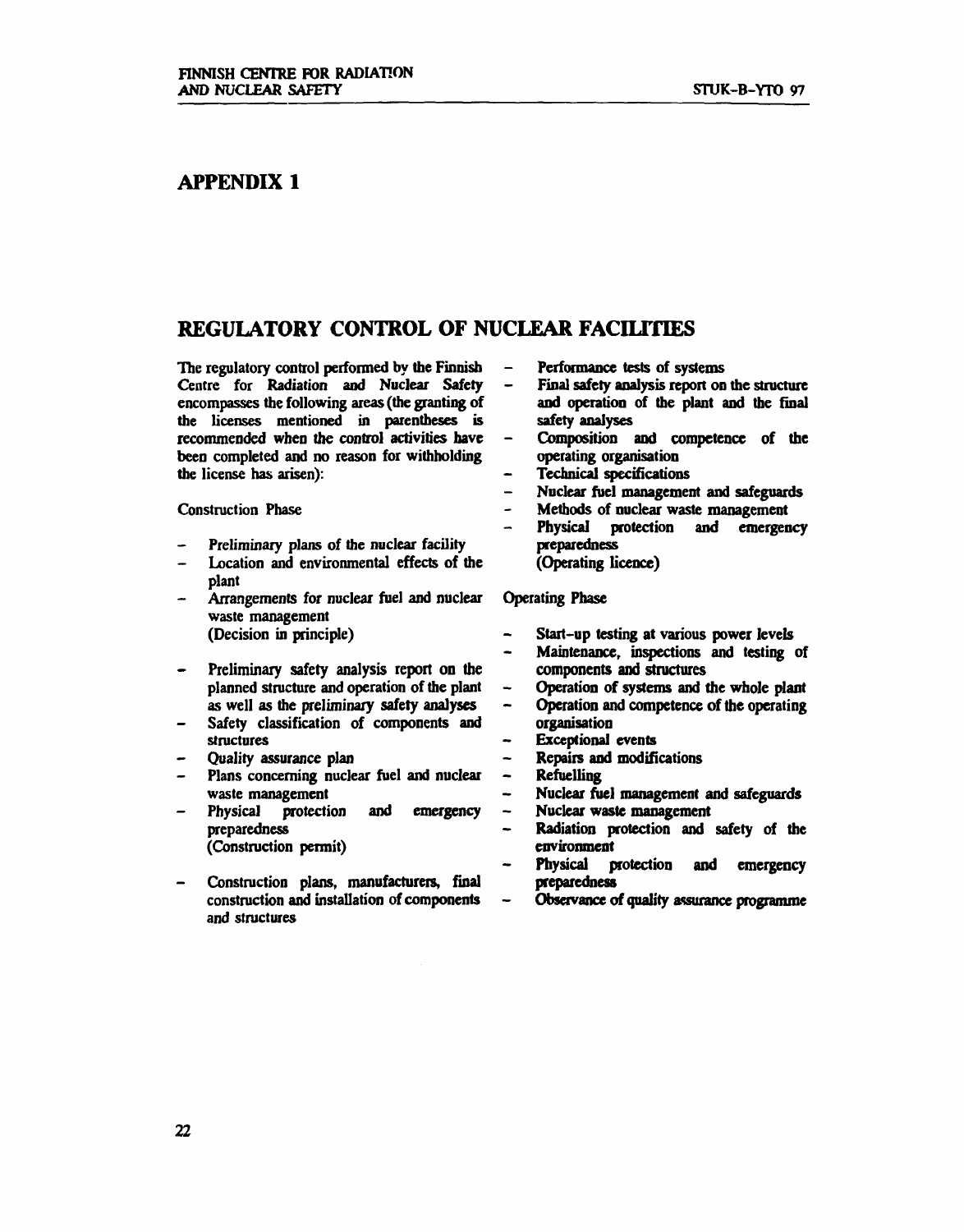### **APPENDIX 2**

| <b>Plant</b><br>unit | Start-up            | Commercial<br>operation | <b>Rated power</b><br>(gross/net,MW) supplier | Type,                                                       |
|----------------------|---------------------|-------------------------|-----------------------------------------------|-------------------------------------------------------------|
| Loviisa 1 8.2.1977   |                     | 9.5.1977                | 465/445                                       | Pressurized water reactor (PWR),<br><b>Atomenergoexport</b> |
|                      | Loviisa 2 4.11.1980 | 5.1.1981                | 465/445                                       | Pressurized water reactor (PWR),<br>Atomenergoexport        |
| TVO I                | 2.9.1978            | 10.10.1979              | 735/710                                       | Boiling water reactor (BWR),<br>Asea Atom                   |
| TVO II               | 18.2.1980           | 1.7.1982                | 735/710                                       | Boiling water reactor (BWR),<br>Asea Atom                   |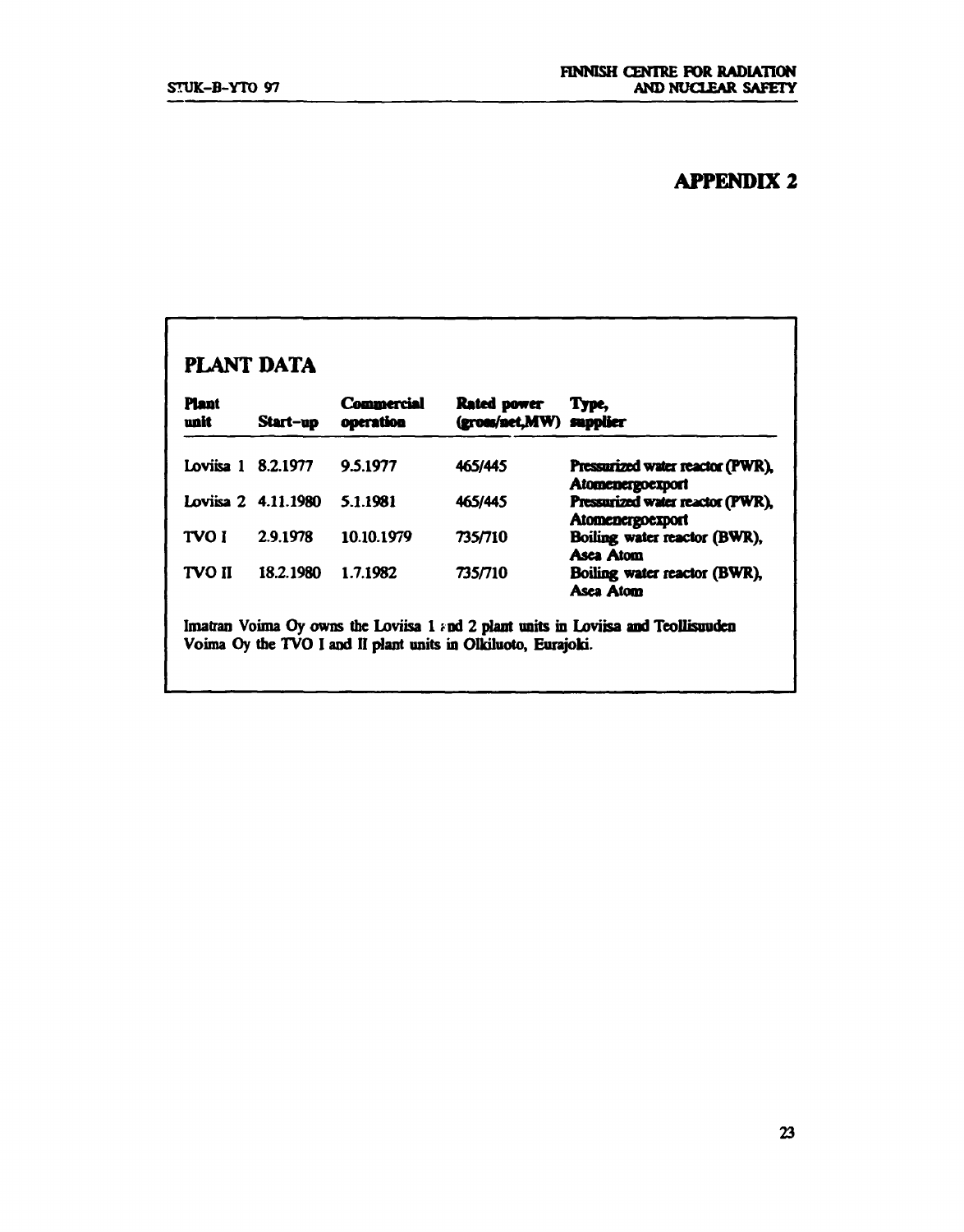## **CONTRIBUTORS**

**Seppo Klemola Mervi Olkkonen (translation) Hannu Ollikkala** 

**Veli RuhUaoma liekki Saarikoski Kari Sinkko**